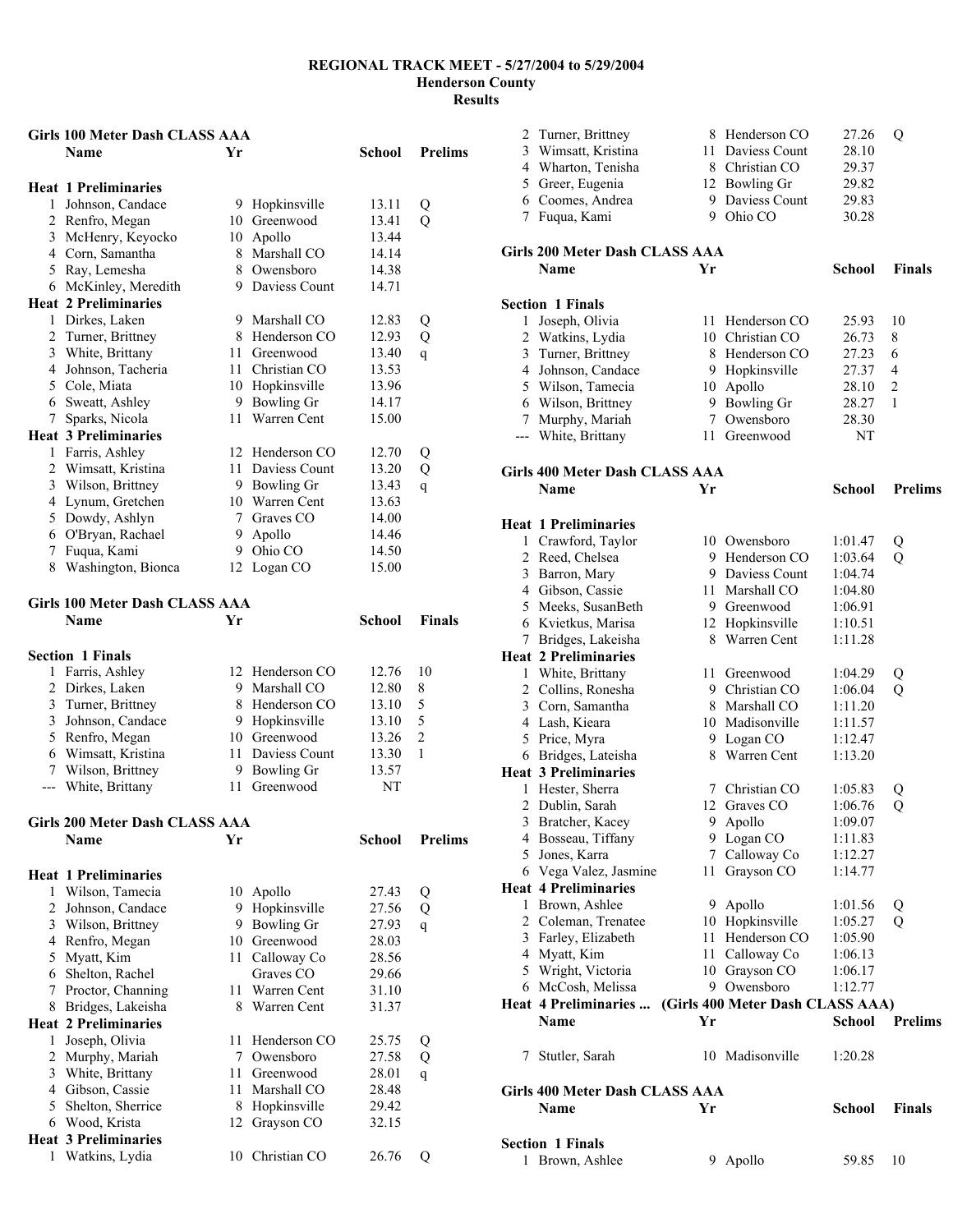|                  | 2 Crawford, Taylor<br>3 Reed, Chelsea |    | 10 Owensboro<br>9 Henderson CO      | 1:01.32<br>1:03.72 | 8<br>6         |
|------------------|---------------------------------------|----|-------------------------------------|--------------------|----------------|
|                  | 4 Hester, Sherra                      |    | 7 Christian CO                      | 1:04.39            | 4              |
|                  | 5 Coleman, Trenatee                   |    | 10 Hopkinsville                     | 1:04.99            | $\overline{c}$ |
|                  | 6 White, Brittany                     |    | 11 Greenwood                        | 1:05.76            | 1              |
|                  | 7 Dublin, Sarah                       |    | 12 Graves CO                        | 1:06.83            |                |
|                  | --- Collins, Ronesha                  |    | 9 Christian CO                      | NΤ                 |                |
|                  | Girls 800 Meter Run CLASS AAA         |    |                                     |                    |                |
|                  | <b>Name</b>                           | Yr |                                     | School             | <b>Finals</b>  |
| <b>Section 1</b> |                                       |    |                                     |                    |                |
| 1                | Miller, Taylor                        |    | 11 Daviess Count<br>12 Christian CO | 2:25.01            | 10<br>8        |
|                  | 2 Howard, Tracy<br>3 Ewing, Beth      |    |                                     | 2:27.88<br>2:28.25 | 6              |
|                  | 4 Francis, Mackenzie                  |    | 11 Apollo<br>11 Henderson CO        | 2:33.89            | 4              |
|                  | 5 Preece, Lauren                      |    | 8 Daviess Count                     | 2:34.89            | $\overline{c}$ |
|                  | 6 Wagers, Bethany                     |    | 11 Marshall CO                      | 2:35.59            | $\mathbf{1}$   |
| 7                | Beach, Andrea                         |    | 9 Graves CO                         | 2:36.49            |                |
| 8                | Farris, Paige                         |    | 8 Graves CO                         | 2:37.96            |                |
|                  | 9 Colbert, Becca                      |    | 10 Greenwood                        | 2:39.63            |                |
|                  | 10 Pickens, Katie                     |    | FR Apollo                           | 2:41.89            |                |
|                  | 11 Windham, Jeni                      |    | 10 Greenwood                        | 2:45.16            |                |
|                  | 12 Wallace, Blythe                    |    | 8 Henderson CO                      | 2:56.21            |                |
|                  | 13 Jordan, Ashley                     |    | 10 Ohio CO                          | 3:07.22            |                |
|                  | --- Bosseau, Tiffany                  |    | 9 Logan CO                          | NΤ                 |                |
|                  | --- McCombs, Shanna                   | 8  | Christian CO                        | NT                 |                |
| Section 2        |                                       |    |                                     |                    |                |
| $\mathbf{1}$     | Sipes, Kylee                          | 9. | Grayson CO                          | 2:43.60            |                |
|                  | 2 Davenport, Maggie                   |    | 10 Madisonville                     | 2:51.58            |                |
|                  | 3 Raley, Lacey                        |    | 10 Grayson CO                       | 2:52.91            |                |
|                  | 4 Thomas, Traci                       |    | 10 Logan CO                         | 2:56.35            |                |
| 5                | Jones, Karra                          | 7  | Calloway Co                         | 2:56.52            |                |
| 6                | Booker, Heather                       | 8  | Marshall CO                         | 2:56.92            |                |
| 7                | Flynn, Linda                          |    | 8 Bowling Gr                        | 2:58.42            |                |
| 8                | Hoover, Marianne                      |    | 8 Hopkinsville                      | 3:01.85            |                |
| 9                | Smith, Emily                          |    | 10 Owensboro                        | 3:03.86            |                |
|                  | 10 Williams, Becky                    |    | 8 Hopkinsville                      | 3:05.02            |                |
| 11               | Henry, Yvette                         |    | 8 Bowling Gr                        | 3:08.13            |                |
|                  | 12 Hundley, Hannah                    |    | 9 Madisonville                      | 3:11.80            |                |
|                  | --- Hopkins, Lora                     |    | 12 Calloway Co                      | NT                 |                |
|                  | --- Rouse, Nikki                      |    | 8 Owensboro                         | NT                 |                |
|                  | Garner, Mindy                         |    | 9 Ohio CO                           | NΤ                 |                |
|                  | <b>Girls 1600 Meter Run CLASS AAA</b> |    |                                     |                    |                |
|                  | <b>Name</b>                           | Yr |                                     | <b>School</b>      | <b>Finals</b>  |
| Section 1        |                                       |    |                                     |                    |                |
| 1                | Leeper, Natalie                       | 12 | Greenwood                           | 5:34.86            | 10             |
| 2                | Wallace, Blythe                       |    | 8 Henderson CO                      | 5:42.87            | 8              |
| 3                | Potzick, Kaitlyn                      |    | 10 Greenwood                        | 5:48.97            | 6              |
|                  | 4 Baughman, Hannah                    |    | 8 Madisonville                      | 5:52.14            | 4              |
| 5                | Roberts, Bethanie                     | 8  | Owensboro                           | 5:55.65            | 2              |
|                  | 6 Beach, Beth                         |    | 8 Graves CO                         | 6:06.59            |                |
| 7                | Stodghill, Christina                  |    | 11 Apollo                           | 6:11.26            |                |
| 8                | Newton, Cassie                        |    | 10 Grayson CO                       | 6:12.80            |                |
| 9                | Rhodes, Krystal                       |    | 11 Marshall CO                      | 6:14.56            |                |
|                  | 10 Mattingly, Alicia                  |    | 8 Grayson CO                        | 6:26.18            |                |
| 11               | Schroader, Kara                       |    | 8 Marshall CO                       | 6:29.75            |                |
|                  | 12 Bosseau, Tiffany                   |    | 9 Logan CO                          | 6:51.90            |                |
| 13               | Jordan, Ashley                        | 10 | Ohio CO                             | 7:04.11            |                |
| Section 2        |                                       |    |                                     |                    |                |
| 1                | Miller, Ashley                        |    | 8 Owensboro                         | 5:56.78            | 1              |

| Section 1 |                                |      |                 |         |               |
|-----------|--------------------------------|------|-----------------|---------|---------------|
|           | <b>Name</b>                    | Yr   |                 | School  | <b>Finals</b> |
|           | Girls 3200 Meter Run CLASS AAA |      |                 |         |               |
|           | 12 Jones, Holly                | 5.   | Graves CO       | 8:31.10 |               |
| 11        | Henry, Yvette                  | 8    | Bowling Gr      | 7:17.09 |               |
| 10        | Price, Myra                    | 9    | Logan CO        | 7:12.76 |               |
| 9         | Hopkins, Lora                  |      | 12 Calloway Co  | 6:56.91 |               |
| 8         | Phaup, Skylar                  | 7    | Madisonville    | 6:54.94 |               |
| 7         | Jenkins, Amy                   |      | 10 Hopkinsville | 6:50.43 |               |
| 6         | Flynn, Linda                   | 8    | Bowling Gr      | 6:41.42 |               |
| 5.        | Hunter, Kathleen               |      | Daviess Count   | 6:34.92 |               |
| 4         | Allen, Natalie                 |      | 12 Apollo       | 6:27.44 |               |
| 3         | Harden, Amanda                 | 11 - | Hopkinsville    | 6:05.02 |               |
|           | 2 Wendt, Demi                  |      | Daviess Count   | 6:04.95 |               |

| <b>Section 1</b>    |                   |    |                  |          |                |
|---------------------|-------------------|----|------------------|----------|----------------|
|                     | 1 Leeper, Natalie | 12 | Greenwood        | 12:13.73 | 10             |
| 2                   | Summers, Megan    | 7  | Calloway Co      | 12:24.57 | 8              |
| 3                   | Osborne, Keela    | 10 | Greenwood        | 12:28.18 | 6              |
| 4                   | May, Sara         |    | 12 Daviess Count | 12:37.39 | 4              |
| 5                   | Baughman, Hannah  | 8  | Madisonville     | 12:53.60 | $\overline{2}$ |
| 6                   | Weaver, Ashley    | 9  | Daviess Count    | 13:19.36 | 1              |
| 7                   | Roberts, Bethanie | 8  | Owensboro        | 13:31.64 |                |
| 8                   | Newton, Cassie    | 10 | Grayson CO       | 13:41.72 |                |
|                     | Davenport, Maggie | 10 | Madisonville     | NT       |                |
|                     | Mattingly, Alicia | 8  | Grayson CO       | NT       |                |
| <b>Section 2</b>    |                   |    |                  |          |                |
| 1                   | Hunt, Maddie      | 10 | Apollo           | 13:42.62 |                |
| 2                   | Janes, Elaina     | 10 | Graves CO        | 13:48.36 |                |
| 3                   | Gholson, Jodi     | 10 | Apollo           | 14:45.75 |                |
|                     | 4 Lyles, Ariel    | 7  | Bowling Gr       | 14:53.02 |                |
| 5                   | Jones, Nicolette  | 11 | Hopkinsville     | 15:52.82 |                |
| 6                   | Perry, Megan      | 7  | Hopkinsville     | 19:45.55 |                |
| $\qquad \qquad - -$ | Hopkins, Lora     |    | 12 Calloway Co   | NT       |                |
| $---$               | Booker, Heather   | 8  | Marshall CO      | NT       |                |
|                     | Flynn, Linda      | 8  | Bowling Gr       | NT       |                |
|                     | --- Peters, Beth  | 7  | Ohio CO          | NT       |                |

| Yr |              | School                                                                                                                                                                           | <b>Prelims</b>                                                                       |
|----|--------------|----------------------------------------------------------------------------------------------------------------------------------------------------------------------------------|--------------------------------------------------------------------------------------|
|    |              |                                                                                                                                                                                  |                                                                                      |
|    |              | 18.00                                                                                                                                                                            | Q                                                                                    |
|    |              | 18.23                                                                                                                                                                            | Q                                                                                    |
|    |              |                                                                                                                                                                                  |                                                                                      |
| Yr |              | School                                                                                                                                                                           | <b>Prelims</b>                                                                       |
|    |              |                                                                                                                                                                                  |                                                                                      |
|    |              |                                                                                                                                                                                  | q                                                                                    |
|    |              |                                                                                                                                                                                  |                                                                                      |
|    |              |                                                                                                                                                                                  |                                                                                      |
|    |              |                                                                                                                                                                                  | Q                                                                                    |
| 9  | Grayson CO   | 18.16                                                                                                                                                                            | Q                                                                                    |
|    | Graves CO    | 18.46                                                                                                                                                                            | q                                                                                    |
| 7  | Owensboro    | 19.06                                                                                                                                                                            |                                                                                      |
|    |              | 19.09                                                                                                                                                                            |                                                                                      |
| 9  | Ohio CO      | 22.66                                                                                                                                                                            |                                                                                      |
|    |              |                                                                                                                                                                                  |                                                                                      |
|    | Owensboro    | 16.38                                                                                                                                                                            | Q                                                                                    |
|    | Greenwood    | 17.98                                                                                                                                                                            | Q                                                                                    |
| 9  |              | 19.15                                                                                                                                                                            |                                                                                      |
|    | Christian CO | 19.99                                                                                                                                                                            |                                                                                      |
|    | Grayson CO   | 21.02                                                                                                                                                                            |                                                                                      |
|    | 11<br>9      | Girls 100 Meter Hurdles CLASS AAA<br>10 Warren Cent<br>11 Calloway Co<br>Graves CO<br>FR Apollo<br>Marshall CO<br>7<br>10 Daviess Count<br>10<br>9.<br>Daviess Count<br>10<br>10 | Heat 1 Preliminaries  (Girls 100 Meter Hurdles CLASS AAA)<br>18.47<br>20.47<br>16.69 |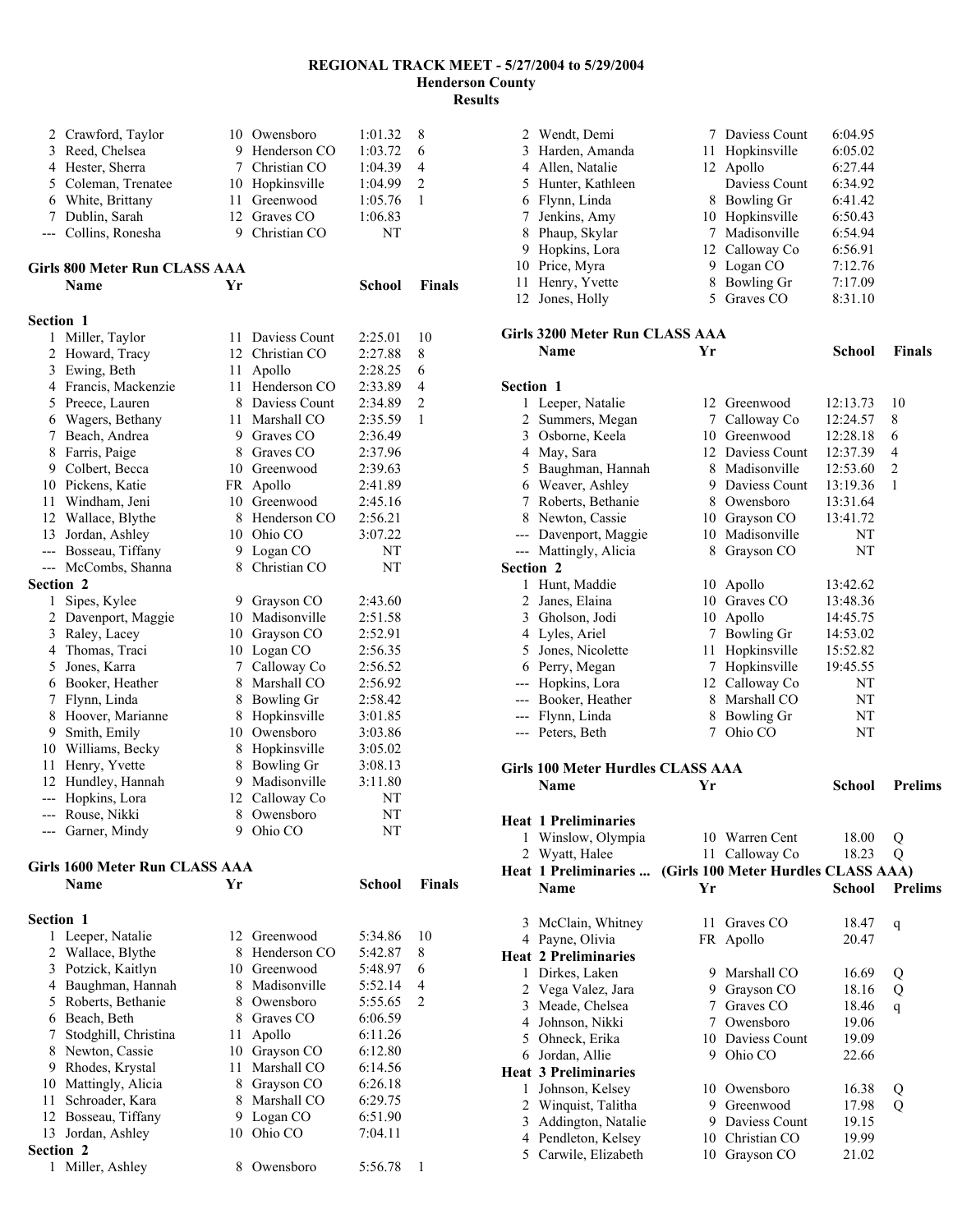|   | 6 Denson, Roneeja                          |          | 8 Hopkinsville                   | 21.99          |                |
|---|--------------------------------------------|----------|----------------------------------|----------------|----------------|
|   | 7 Darnell, Katie                           |          | 6 Marshall CO                    | 23.42          |                |
|   | <b>Girls 100 Meter Hurdles CLASS AAA</b>   |          |                                  |                |                |
|   | <b>Name</b>                                | Yr       |                                  | School         | <b>Finals</b>  |
|   |                                            |          |                                  |                |                |
| 1 | <b>Section 1 Finals</b><br>Johnson, Kelsey |          | 10 Owensboro                     | 16.09          | 10             |
|   | 2 Dirkes, Laken                            | 9        | Marshall CO                      | 16.33          | 8              |
|   | 3 Winslow, Olympia                         |          | 10 Warren Cent                   | 17.80          | 6              |
|   | 4 Vega Valez, Jara                         |          | 9 Grayson CO                     | 18.10          | 4              |
|   | 5 Wyatt, Halee                             | 11       | Calloway Co                      | 18.33          | 2              |
|   | 6 Winquist, Talitha                        |          | 9 Greenwood                      | 18.43          | 1              |
|   | 7 McClain, Whitney                         | 11       | Graves CO                        | 18.60          |                |
|   | 8 Meade, Chelsea                           | 7        | Graves CO                        | 18.93          |                |
|   | <b>Girls 300 Meter Hurdles CLASS AAA</b>   |          |                                  |                |                |
|   | <b>Name</b>                                | Yr       |                                  | School         | <b>Prelims</b> |
|   |                                            |          |                                  |                |                |
|   | <b>Heat 1 Preliminaries</b>                |          |                                  |                |                |
| 1 | Meade, Chelsea                             | 7        | Graves CO                        | 51.50          | Q              |
|   | 2 Ohneck, Erika                            |          | 10 Daviess Count<br>Hopkinsville | 51.74<br>56.37 | Q              |
|   | 3 Harden, Amanda                           | 11<br>11 | Marshall CO                      | 56.44          |                |
|   | 4 Rhodes, Krystal                          | 11       |                                  | 57.21          |                |
|   | 5 Ray, Tana<br>6 Garner, Mindy             | 9        | Grayson CO<br>Ohio CO            | 58.88          |                |
|   | 7 Reeves, Megan                            |          | 9 Greenwood                      | 59.01          |                |
|   | <b>Heat 2 Preliminaries</b>                |          |                                  |                |                |
|   | 1 Davis, Tredene                           |          | 9 Madisonville                   | 47.70          | Q              |
|   | 2 Bethal, Lauren                           |          | 12 Henderson CO                  | 51.07          | Q              |
|   | 3 Winquist, Talitha                        |          | 9 Greenwood                      | 51.84          | q              |
|   | 4 Whitlow, Taylor                          | 11       | <b>Bowling Gr</b>                | 52.81          |                |
|   | 5 Vega Valez, Jara                         | 9.       | Grayson CO                       | 54.51          |                |
|   | 6 Payne, Olivia                            | FR       | Apollo                           | 56.68          |                |
|   | 7 Pendleton, Kelsey                        | 10       | Christian CO                     | 1:02.92        |                |
|   | <b>Heat 3 Preliminaries</b>                |          |                                  |                |                |
|   | 1 Johnson, Kelsey                          |          | 10 Owensboro                     | 47.71          | Q              |
|   | 2 Grant, Joanna                            |          | 10 Henderson CO                  | 50.91          | Q              |
|   | 3 Johnson, Tacheria                        | 11       | Christian CO                     | 52.75          | q              |
|   | 4 Winslow, Olympia                         |          | 10 Warren Cent                   | 55.85          |                |
| 5 | Addington, Natalie                         | 9        | Daviess Count                    | 57.48          |                |
|   | 6 Darnell, Katie                           |          | 6 Marshall CO                    | 59.72          |                |
|   | 7 Richardson, Mary Beth                    |          | 9 Graves CO                      | 1:00.15        |                |
|   | <b>Girls 300 Meter Hurdles CLASS AAA</b>   |          |                                  |                |                |
|   | Name                                       | Yr       |                                  | School         | Finals         |
|   |                                            |          |                                  |                |                |
|   | <b>Section 1 Finals</b>                    |          |                                  |                |                |
| 1 | Johnson, Kelsey                            |          | 10 Owensboro                     | 47.70          | 10             |
|   | 2 Davis, Tredene                           |          | 9 Madisonville                   | 49.23          | 8              |
|   | 3 Meade, Chelsea                           |          | 7 Graves CO                      | 50.80          | 6              |
|   | 4 Grant, Joanna                            |          | 10 Henderson CO                  | 50.83          | 4              |
|   | 5 Johnson, Tacheria                        |          | 11 Christian CO                  | 51.13          | 2              |
|   | 6 Ohneck, Erika                            |          | 10 Daviess Count                 | 51.50          | 1              |
|   | 7 Winquist, Talitha                        |          | 9 Greenwood<br>12 Henderson CO   | 53.64          |                |
|   | 8 Bethal, Lauren                           |          |                                  | 55.71          |                |
|   | Girls 4x100 Meter Relay CLASS AAA          |          |                                  |                |                |
|   | Team                                       |          | Relay                            | <b>Prelims</b> |                |
|   | <b>Heat 1 Preliminaries</b>                |          |                                  |                |                |
| 1 | Owensboro                                  |          |                                  | 51.13          | O              |

|    | 1) Johnson, Kelsey 10                                     | 2) Douglas, Brittany 9           |    |
|----|-----------------------------------------------------------|----------------------------------|----|
|    |                                                           |                                  |    |
|    | 3) Murphy, Mariah 7                                       | 4) Crawford, Taylor 10           |    |
|    | 5) Ray, Lemesha 8                                         | 6) Johnson, Nikki 7              |    |
|    | 2 Bowling Green                                           | 52.36                            | Q  |
|    | 1) Greer, Eugenia 12                                      | 2) Whitlow, Taylor 11            |    |
|    | 3) Waller, Cierra 11                                      | 4) Sears, Lea 11                 |    |
|    | 5) Wilson, Brittney 9                                     | 6) Sweatt, Ashley 9              |    |
|    | 3 Christian County                                        | 53.13                            | Q  |
|    | 1) Brown, Brittany 9                                      | 2) Brown, Teurshila 11           |    |
|    |                                                           |                                  |    |
|    | 3) Stiger, Corkey 12                                      | 4) Wilson, Anissa 12             |    |
|    | 5) Legette, Kaischelle 12                                 | 6) Oldham, Cami 10               |    |
|    | 4 Hopkinsville                                            | 55.00                            | Q  |
|    | 1) Cole, Miata 10                                         | 2) Johnson, Candace 9            |    |
|    | 3) Toliver, Brooke 9                                      | 4) Westbrooks, Crystle 7         |    |
|    | 5) Shelton, Sherrice 8                                    | 6) Bussell, Jumaira 8            |    |
|    | 5 Warren Central                                          | 55.57                            |    |
|    | 1) Jefferson, Amber 10                                    | 2) Byrd, Shantel 10              |    |
|    |                                                           |                                  |    |
|    | 3) Lynum, Gretchen 10                                     | 4) Proctor, Channing 11          |    |
|    | 6 Graves County                                           | 57.33                            |    |
|    | 1) Shelton, Rachel                                        | 2) Humphries, Caitlyn 10         |    |
|    | 3) Dowdy, Ashlyn 7                                        | 4) Oldham, Kendia                |    |
|    | 5) Holshouser, Tessa 12                                   | 6) Meade, Chelsea 7              |    |
|    | <b>Heat 2 Preliminaries</b>                               |                                  |    |
|    | 1 Henderson County                                        | 50.13                            | Q  |
|    | 1) Farris, Ashley 12                                      | 2) Joseph, Olivia 11             |    |
|    |                                                           |                                  |    |
|    | 3) Turner, Brittney 8                                     | 4) Owens, Cassie 11              |    |
|    | 5) Reed, Chelsea 9                                        | 6) Vanwinkle, Jasmine 9          |    |
|    | 2 Apollo                                                  | 51.97                            | Q  |
|    | 1) McHenry, Keyocko 10                                    | 2) Tutt, Taiwanna                |    |
|    | 3) Wilson, Tamecia 10                                     | 4) Lawrence, Boo 10              |    |
|    | 5) O'Bryan, Rachael 9                                     |                                  |    |
|    | 3 Marshall County                                         | 52.74                            | Q  |
|    |                                                           |                                  |    |
|    |                                                           |                                  |    |
|    | 1) Gibson, Cassie 11                                      | 2) Dirkes, Laken 9               |    |
|    | 3) Schroader, Heather 9                                   | 4) Henson, Rachel 12             |    |
|    | 5) Boren, Nicole 8                                        | 6) Henson, Whitney 8             |    |
|    | Heat 2 Preliminaries  (Girls 4x100 Meter Relay CLASS AAA) |                                  |    |
|    | Team                                                      | <b>Prelims</b><br>Relay          |    |
|    |                                                           |                                  |    |
|    |                                                           |                                  |    |
|    | 4 Daviess County                                          | 54.17                            | Q  |
|    | 1) Yeckering, Amanda 11                                   | 2) Coomes, Andrea 9              |    |
|    | 3) McKinley, Meredith 9                                   | 4) Roush, Brooke 12              |    |
|    | 5) Arntz, Jessi 10                                        | 6) Paris, Hayley 9               |    |
|    | 5 Madisonville                                            | 55.84                            |    |
|    | 1) Harris, Laura 12                                       | 2) Davis, Tredene 9              |    |
|    | 3) Lash, Kieara 10                                        | 4) Blanks, Delaka 12             |    |
|    | 6 Greenwood                                               | 56.74                            |    |
|    |                                                           |                                  |    |
|    | 1) Vickous, Amanda 8                                      | 2) Butler, Telia 8               |    |
|    | 3) French, Lori 8                                         | 4) Walker, Lacey 7               |    |
|    | 5) Northington, Ashlee 10                                 | 6) Alford, Christina 8           |    |
|    | 7 Grayson County                                          | 58.51                            |    |
|    | 1) Wood, Krista 12                                        | 2) Carwile, Elizabeth 10         |    |
|    | 3) Vega Valez, Jara 9                                     | 4) Beeler, Molly 9               |    |
|    | 5) Wright, Victoria 10                                    |                                  |    |
|    |                                                           |                                  |    |
|    |                                                           |                                  |    |
|    | Girls 4x100 Meter Relay CLASS AAA                         |                                  |    |
|    | Team                                                      | <b>Finals</b><br>Relay           |    |
|    |                                                           |                                  |    |
|    | <b>Section 1 Finals</b>                                   |                                  |    |
| 1. | Henderson County                                          | 50.20                            | 10 |
|    | 1) Farris, Ashley 12                                      | 2) Joseph, Olivia 11             |    |
|    |                                                           |                                  |    |
|    | 3) Turner, Brittney 8                                     | 4) Owens, Cassie 11              |    |
| 2  | 5) Reed, Chelsea 9<br>Owensboro                           | 6) Vanwinkle, Jasmine 9<br>51.07 | 8  |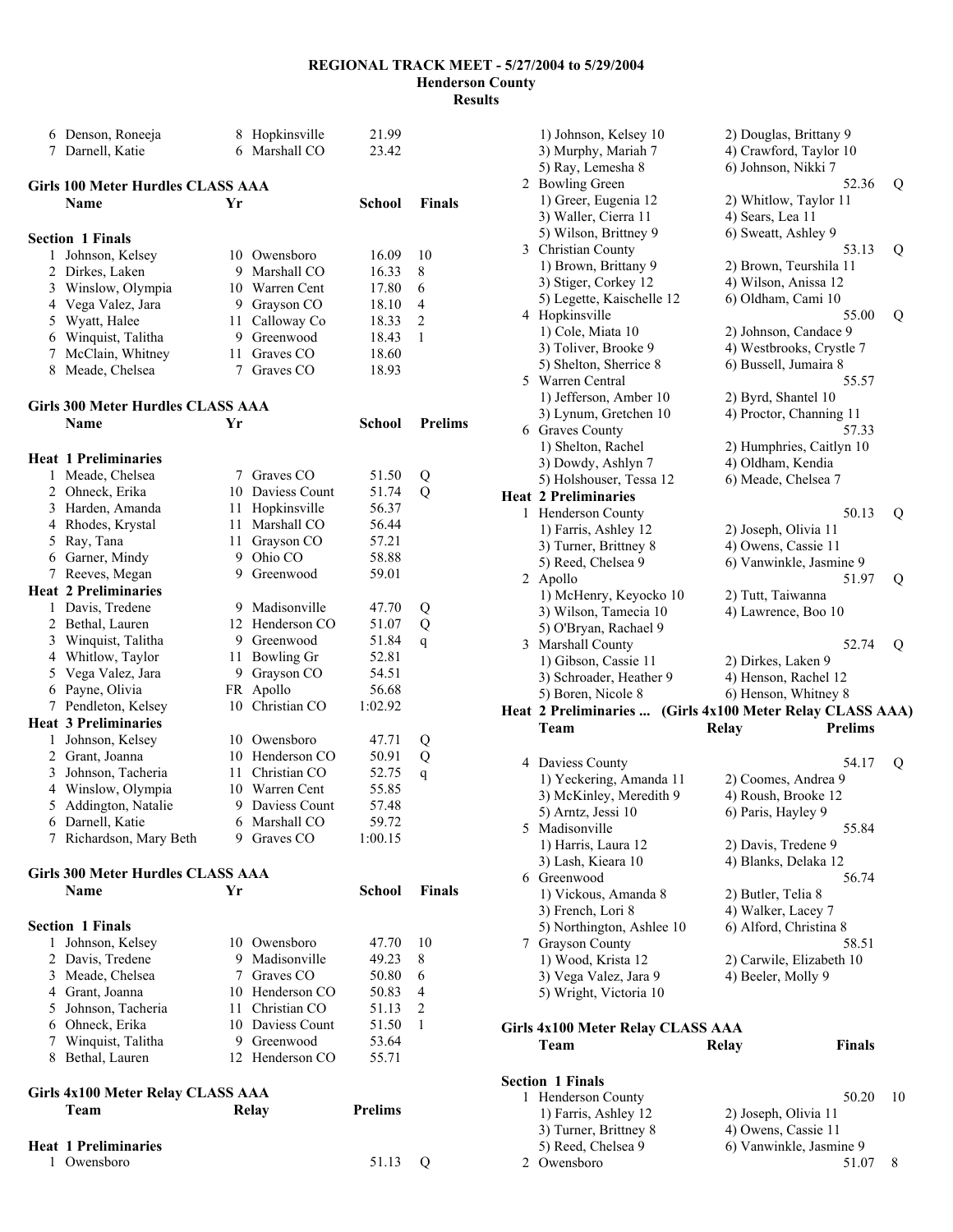|   | 1) Johnson, Kelsey 10     | 2) Douglas, Brittany 9   |                |
|---|---------------------------|--------------------------|----------------|
|   | 3) Murphy, Mariah 7       | 4) Crawford, Taylor 10   |                |
|   | 5) Ray, Lemesha 8         | 6) Johnson, Nikki 7      |                |
|   | 3 Apollo                  | 51.63                    | 6              |
|   | 1) McHenry, Keyocko 10    | 2) Tutt, Taiwanna        |                |
|   | 3) Wilson, Tamecia 10     | 4) Lawrence, Boo 10      |                |
|   | 5) O'Bryan, Rachael 9     |                          |                |
| 4 | <b>Bowling Green</b>      | 51.70                    | 4              |
|   | 1) Greer, Eugenia 12      | 2) Whitlow, Taylor 11    |                |
|   | 3) Waller, Cierra 11      | 4) Sears, Lea 11         |                |
|   | 5) Wilson, Brittney 9     | 6) Sweatt, Ashley 9      |                |
|   | 5 Christian County        | 51.77                    | $\mathfrak{D}$ |
|   | 1) Brown, Brittany 9      | 2) Brown, Teurshila 11   |                |
|   | 3) Stiger, Corkey 12      | 4) Wilson, Anissa 12     |                |
|   | 5) Legette, Kaischelle 12 | 6) Oldham, Cami 10       |                |
|   | 6 Marshall County         | 52.74                    | 1              |
|   | 1) Gibson, Cassie 11      | 2) Dirkes, Laken 9       |                |
|   | 3) Schroader, Heather 9   | 4) Henson, Rachel 12     |                |
|   | 5) Boren, Nicole 8        | 6) Henson, Whitney 8     |                |
| 7 | Daviess County            | 55.24                    |                |
|   | 1) Yeckering, Amanda 11   | 2) Coomes, Andrea 9      |                |
|   | 3) McKinley, Meredith 9   | 4) Roush, Brooke 12      |                |
|   | 5) Arntz, Jessi 10        | 6) Paris, Hayley 9       |                |
| 8 | Hopkinsville              | 55.40                    |                |
|   | 1) Cole, Miata 10         | 2) Johnson, Candace 9    |                |
|   | 3) Toliver, Brooke 9      | 4) Westbrooks, Crystle 7 |                |
|   | 5) Shelton, Sherrice 8    | 6) Bussell, Jumaira 8    |                |

# **Girls 4x200 Meter Relay CLASS AAA Team Relay Prelims**

|              | <b>Heat 1 Preliminaries</b> |                           |   |
|--------------|-----------------------------|---------------------------|---|
| $\mathbf{1}$ | Owensboro                   | 1:46.42                   | Q |
|              | 1) Crawford, Taylor 10      | 2) Johnson, Kelsey 10     |   |
|              |                             | 4) Douglas, Brittany 9    |   |
|              | 3) Murphy, Mariah 7         | 6) Johnson, Nikki 7       |   |
|              | 5) Ray, Lemesha 8           | 1:47.92                   |   |
| 2            | Apollo                      |                           | Q |
|              | 1) Lawrence, Boo 10         | 2) Tutt, Taiwanna         |   |
|              | 3) Wilson, Tamecia 10       | 4) Brown, Ashlee 9        |   |
|              | 5) McHenry, Keyocko 10      | 1:52.76                   |   |
| 3            | Hopkinsville                |                           | Q |
|              | 1) Coleman, Trenatee 10     | 2) Johnson, Candace 9     |   |
|              | 3) Cole, Miata 10           | 4) Kirkwood, Demetrice 10 |   |
|              | 5) Westbrooks, Crystle 7    | 6) Shelton, Sherrice 8    |   |
|              | 4 Daviess County            | 1:57.36                   | Q |
|              | 1) Barron, Mary 9           | 2) Coomes, Andrea 9       |   |
|              | 3) Yeckering, Amanda 11     | 4) Jennex, Gabby 11       |   |
|              | 5) Arntz, Jessi 10          | 6) Roush, Brooke 12       |   |
|              | 5 Greenwood                 | 1:59.03                   |   |
|              | 1) Vickous, Amanda 8        | 2) Butler, Telia 8        |   |
|              | 3) French, Lori 8           | 4) Walker, Lacey 7        |   |
|              | 5) Northington, Ashlee 10   | 6) Alford, Christina 8    |   |
| 6            | <b>Marshall County</b>      | 2:03.73                   |   |
|              | 1) Corn, Samantha 8         | 2) Darnell, Katie 6       |   |
|              | 3) Rudolph, Abby 8          | 4) Estes, Lexi 8          |   |
|              | 5) Boren, Nicole 8          | 6) Henson, Whitney 8      |   |
|              | <b>Heat 2 Preliminaries</b> |                           |   |
| 1            | <b>Henderson County</b>     | 1:45.49                   | Q |
|              | 1) Farris, Ashley 12        | 2) Reed, Chelsea 9        |   |
|              | 3) Joseph, Olivia 11        | 4) Turner, Brittney 8     |   |
|              | 5) Owens, Cassie 11         | 6) Grant, Joanna 10       |   |
| 2            | <b>Bowling Green</b>        | 1:48.89                   | Q |
|              | 1) Greer, Eugenia 12        | 2) Waller, Cierra 11      |   |

|     | 3) Sears, Lea 11                  | 4) Whitlow, Taylor 11         |    |
|-----|-----------------------------------|-------------------------------|----|
|     | 5) Wilson, Brittney 9             |                               |    |
|     | 3 Madisonville                    | 1:55.93                       | Q  |
|     | 1) Wallace, Rebekah 10            | 2) Davis, Tredene 9           |    |
|     | 3) Lash, Kieara 10                | 4) Harris, Laura 12           |    |
|     | 5) Blanks, Delaka 12              |                               |    |
|     | 4 Warren Central                  | 1:57.93                       | Q  |
|     | 1) Jefferson, Amber 10            | 2) Yancie, Brittanie 10       |    |
|     | 3) Byrd, Shantel 10               | 4) Proctor, Channing 11       |    |
|     | 5 Grayson County                  | 2:01.20                       |    |
|     | 1) Beeler, Molly 9                | 2) Carwile, Elizabeth 10      |    |
|     | 3) Vega Valez, Jara 9             | 4) Wood, Krista 12            |    |
|     |                                   | 6) Vega Valez, Jasmine 11     |    |
|     | 5) Ray, Tana 11                   | 2:02.84                       |    |
|     | 6 Graves County                   |                               |    |
|     | 1) Shelton, Rachel                | 2) Humphries, Caitlyn 10      |    |
|     | 3) Holshouser, Tessa 12           | 4) Dowdy, Ashlyn 7            |    |
|     | 5) Meade, Chelsea 7               | 6) Oldham, Kendia             |    |
|     | --- Christian County              | DQ                            |    |
|     | 1) Oldham, Cami 10                | 2) Watkins, Lydia 10          |    |
|     | 3) Brown, Teurshila 11            | 4) Brown, Brittany 9          |    |
|     | 5) Legette, Kaischelle 12         | 6) Wharton, Keeanna 9         |    |
|     |                                   |                               |    |
|     | Girls 4x200 Meter Relay CLASS AAA |                               |    |
|     | Team                              | <b>Finals</b><br><b>Relay</b> |    |
|     |                                   |                               |    |
|     | <b>Section 1 Finals</b>           |                               |    |
|     |                                   | 1:46.99                       |    |
| 1   | Henderson County                  |                               | 10 |
|     | 1) Farris, Ashley 12              | 2) Reed, Chelsea 9            |    |
|     | 3) Joseph, Olivia 11              | 4) Turner, Brittney 8         |    |
|     | 5) Owens, Cassie 11               | 6) Grant, Joanna 10           |    |
|     | 2 Owensboro                       | 1:48.99                       | 8  |
|     | 1) Crawford, Taylor 10            | 2) Johnson, Kelsey 10         |    |
|     | 3) Murphy, Mariah 7               | 4) Douglas, Brittany 9        |    |
|     | 5) Ray, Lemesha 8                 | 6) Johnson, Nikki 7           |    |
|     | 3 Apollo                          | 1:49.16                       | 6  |
|     | 1) Lawrence, Boo 10               | 2) Tutt, Taiwanna             |    |
|     | 3) Wilson, Tamecia 10             | 4) Brown, Ashlee 9            |    |
|     | 5) McHenry, Keyocko 10            |                               |    |
|     | 4 Bowling Green                   | 1:49.73                       | 4  |
|     | 1) Greer, Eugenia 12              | 2) Waller, Cierra 11          |    |
|     | 3) Sears, Lea 11                  | 4) Whitlow, Taylor 11         |    |
|     | 5) Wilson, Brittney 9             |                               |    |
| 5   | Hopkinsville                      | 1:53.23                       | 2  |
|     | 1) Coleman, Trenatee 10           | 2) Johnson, Candace 9         |    |
|     | 3) Cole, Miata 10                 | 4) Kirkwood, Demetrice 10     |    |
|     | 5) Westbrooks, Crystle 7          | 6) Shelton, Sherrice 8        |    |
|     | 6 Daviess County                  | 1:58.10                       | 1  |
|     | 1) Barron, Mary 9                 | 2) Coomes, Andrea 9           |    |
|     | 3) Yeckering, Amanda 11           | 4) Jennex, Gabby 11           |    |
|     |                                   |                               |    |
|     | 5) Arntz, Jessi 10                | 6) Roush, Brooke 12           |    |
| --- | Madisonville                      | NΤ                            |    |
|     | 1) Wallace, Rebekah 10            | 2) Davis, Tredene 9           |    |
|     | 3) Lash, Kieara 10                | 4) Harris, Laura 12           |    |
|     | 5) Blanks, Delaka 12              |                               |    |
| --- | Christian County                  | NT                            |    |
|     | 1) Oldham, Cami 10                | 2) Watkins, Lydia 10          |    |
|     | 3) Brown, Teurshila 11            | 4) Brown, Brittany 9          |    |
|     | 5) Legette, Kaischelle 12         | 6) Wharton, Keeanna 9         |    |

# **Girls 4x400 Meter Relay CLASS AAA**

| Team | Relay | <b>Finals</b> |
|------|-------|---------------|
|      |       |               |

**Section 1**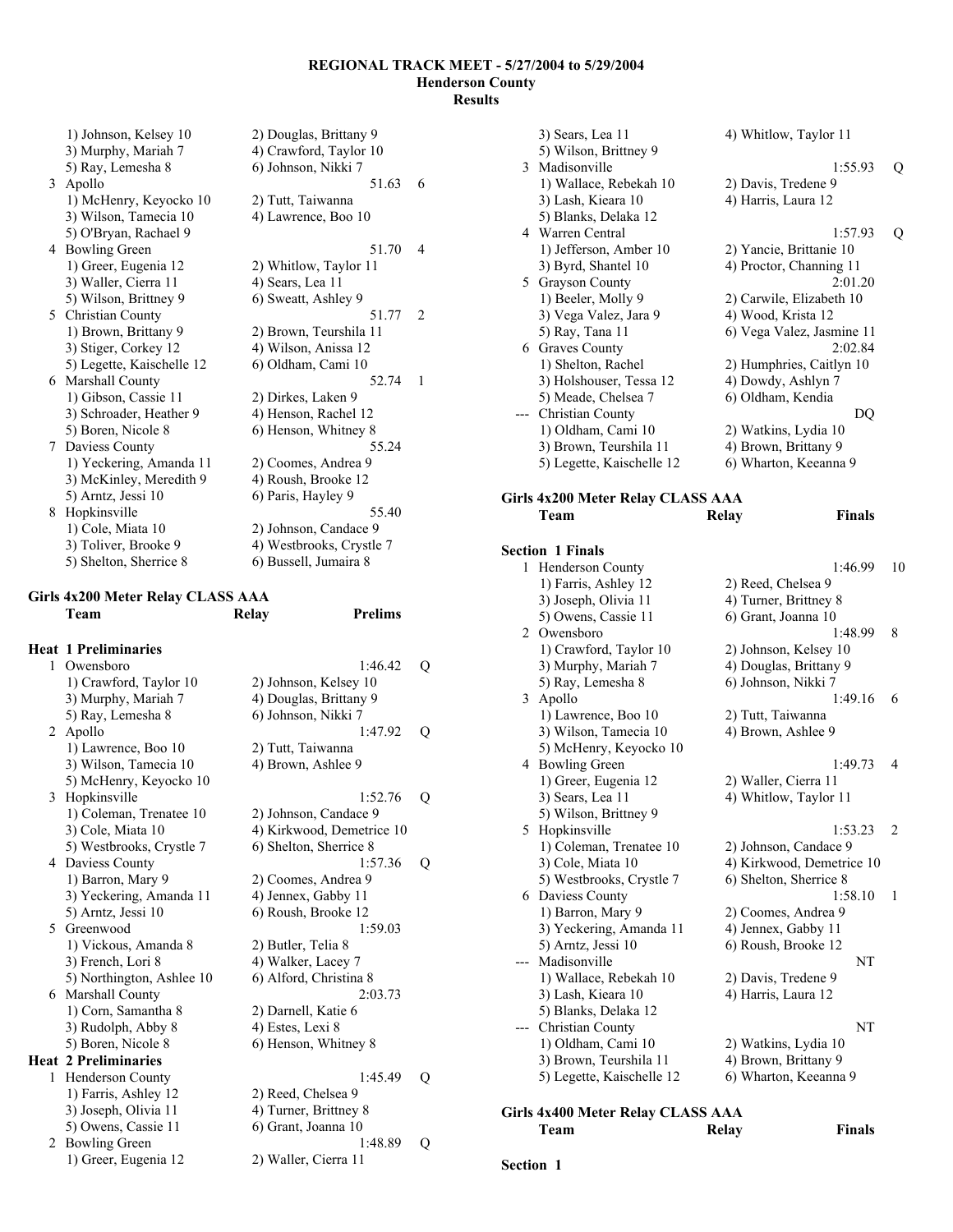1 Marshall County 4:29.92 1 1) Gibson, Cassie 11 2) Rhodes, Krystal 11 3) Wagers, Bethany 11 4) Schroader, Heather 9 5) Rudolph, Abby 8 6) Corn, Samantha 8 2 Graves County 4:34.09 1) Farris, Paige 8 2) Beach, Beth 8 3) Beach, Andrea 9 4) Dowdy, Ashlyn 7 5) Shelton, Rachel 6) Dublin, Sarah 12 3 Madisonville 4:37.30 1) Blanks, Delaka 12 2) Wallace, Rebekah 10 3) Lash, Kieara 10 4) Davis, Tredene 9 5) Davenport, Maggie 10 6) Baughman, Hannah 8 **Section 2**  1 Christian County 4:21.68 10 1) Howard, Tracy 12 2) Wilson, Anissa 12 3) McCombs, Shanna 8 4) Watkins, Lydia 10 5) Hester, Sherra 7 6) Lynch, Natia 9 2 Daviess County 4:22.65 8 1) Barron, Mary 9 2) Ohneck, Erika 10 3) Miller, Taylor 11 4) McKay, Maggie 11 5) Addington, Natalie 9 6) Jennex, Gabby 11 3 Henderson County 4:26.28 6 1) Bethal, Lauren 12 2) Farley, Elizabeth 11 3) Grant, Joanna 10 4) Reed, Chelsea 9 5) Francis, Mackenzie 11 6) Wallace, Blythe 8 4 Greenwood 4:26.95 4 1) Renfro, Megan 10 2) White, Brittany 11 3) Meeks, SusanBeth 9 4) Potzick, Kaitlyn 10 5) Reeves, Megan 9 6) Leeper, Natalie 12 5 Apollo 4:27.99 2 1) Ewing, Beth 11 2) Allen, Natalie 12 3) Stodghill, Christina 11 4) Brown, Ashlee 9 5) Pickens, Katie FR 6 Hopkinsville 4:34.03 1) Haskins, Vanna 2) Kvietkus, Marisa 12 3) Westbrooks, Crystle 7 4) Kirkwood, Demetrice 10 5) Harden, Amanda 11 6) Toliver, Brooke 9 7 Owensboro 4:36.33 1) Crawford, Taylor 10 2) Ray, Lemesha 8 3) Johnson, Nikki 7 4) Rouse, Nikki 8 5) Murphy, Mariah 7 6) Douglas, Brittany 9<br>Grayson County 4:43.50 8 Grayson County<br>
1) Wright, Victoria 10 2) Beeler, Molly 9 1) Wright, Victoria 10 3) Mattingly, Alicia 8 4) Sipes, Kylee 9

#### **Girls 4x800 Meter Relay CLASS AAA**

| <b>Section 1</b> |                        |                            |    |
|------------------|------------------------|----------------------------|----|
|                  | 1 Daviess County       | 10:08.51                   | 10 |
|                  | 1) Weaver, Ashley 9    | 2) May, Sara 12            |    |
|                  | 3) Miller, Taylor 11   | 4) Preece, Lauren 8        |    |
|                  | 5) Erickson, Emily 10  | 6) Fleming, Danielle 9     |    |
|                  | 2 Apollo               | 10:09.55                   | -8 |
|                  | 1) Ewing, Beth 11      | 2) Stodghill, Christina 11 |    |
|                  | 3) Pickens, Katie FR   | 4) Brown, Ashlee 9         |    |
|                  | 5) Allen, Natalie 12   |                            |    |
|                  | 3 Greenwood            | 10:10.68                   | 6  |
|                  | 1) Leeper, Natalie 12  | 2) Osborne, Keela 10       |    |
|                  | 3) Potzick, Kaitlyn 10 | 4) Renfro, Megan 10        |    |
|                  | 5) Windham, Jeni 10    | 6) Colbert, Becca 10       |    |
| 4                | Graves County          | 10:27.04                   |    |
|                  |                        |                            |    |

5) Vega Valez, Jasmine 11 6) Davis, Margaret 10

**Team Relay Finals** 

|   | 1) Dublin, Sarah 12                            |      | 2) Farris, Paige 8                             |                      |                |
|---|------------------------------------------------|------|------------------------------------------------|----------------------|----------------|
|   | 3) Beach, Beth 8                               |      | 4) Beach, Andrea 9                             |                      |                |
|   | 5) Janes, Elaina 10                            |      | 6) Holshouser, Tessa 12                        |                      |                |
|   | Section 1  (Girls 4x800 Meter Relay CLASS AAA) |      |                                                |                      |                |
|   | Team                                           |      | <b>Relay</b>                                   | <b>Finals</b>        |                |
|   | 5 Henderson County                             |      |                                                | 11:13.81             | 2              |
|   | 1) Francis, Mackenzie 11                       |      | 2) Deig, Emily 8                               |                      |                |
|   | 3) Farley, Elizabeth 11                        |      | 4) Wallace, Blythe 8                           |                      |                |
|   | 5) Blaize, Nikki 10                            |      | 6) Gunn, Jessica 9                             |                      |                |
|   | 6 Grayson County                               |      |                                                | 11:32.26             | 1              |
|   | 1) Vega Valez, Jasmine 11                      |      | 2) Sipes, Kylee 9                              |                      |                |
|   | 3) Raley, Lacey 10                             |      | 4) Beeler, Molly 9                             |                      |                |
|   | 5) Wright, Victoria 10                         |      | 6) Beeler, Megan 10                            |                      |                |
|   | 7 Hopkinsville                                 |      |                                                | 11:43.34             |                |
|   | 1) Harden, Amanda 11                           |      | 2) Jones, Nicolette 11                         |                      |                |
|   | 3) Jenkins, Amy 10<br>5) Hoover, Marianne 8    |      | 4) Kvietkus, Marisa 12<br>6) Williams, Becky 8 |                      |                |
|   | 8 Madisonville                                 |      |                                                | 11:50.58             |                |
|   | 1) Phaup, Skylar 7                             |      | 2) Hundley, Hannah 9                           |                      |                |
|   | 3) Davenport, Maggie 10                        |      | 4) Baughman, Hannah 8                          |                      |                |
|   | 5) Stutler, Sarah 10                           |      |                                                |                      |                |
|   | <b>Boys 100 Meter Dash CLASS AAA</b>           |      |                                                |                      |                |
|   | Name                                           | Yr   |                                                | <b>School</b>        | <b>Prelims</b> |
|   |                                                |      |                                                |                      |                |
|   | <b>Heat 1 Preliminaries</b>                    |      |                                                |                      |                |
|   | 1 Douglas, Derrick                             |      | 11 Owensboro                                   | 11.09                | Q              |
|   | 2 Pulley, Curtis                               | 11-  | Hopkinsville                                   | 11.39                | Q              |
|   | 3 Jackson, Jay                                 |      | 10 Greenwood                                   | 11.89                |                |
|   | 4 Washington, Damian                           | 9.   | Apollo<br>9 Henderson CO                       | 12.03                |                |
|   | 5 Taylor, Brandon<br>6 Price, Justin           |      | 7 Bowling Gr                                   | 12.23<br>15.00       |                |
|   | --- Compton, Robert                            |      | 10 Madisonville                                | NT                   |                |
|   | <b>Heat 2 Preliminaries</b>                    |      |                                                |                      |                |
|   | 1 Moorman, Jamar                               |      | 12 Owensboro                                   | 11.43                | Q              |
|   | 2 Daise, Deanthony                             |      | 12 Hopkinsville                                | 11.53                | Q              |
|   | 3 Dossey, Aaron                                |      | 9 Calloway Co                                  | 12.09                |                |
|   | 4 Modisel, Edwin                               | 9.   | Greenwood                                      | 12.53                |                |
|   | 5 Grant, Nathan                                | 11   | Daviess Count                                  | 12.73                |                |
|   | 6 Shaffer, Jeremy                              | 10   | Logan CO                                       | 12.76                |                |
| 7 | Culley, Perry                                  | 10   | Marshall CO                                    | 13.23                |                |
|   | <b>Heat 3 Preliminaries</b>                    |      |                                                |                      |                |
|   | 1 Wharton, Tim                                 | 11 - | Christian CO                                   | 11.39                | Q              |
|   | 2 Beason, Nikko                                |      | 9 Warren Cent                                  | 11.79                | Q              |
|   | 3 Osborne, Brandon B.                          |      | 12 Logan CO                                    | 12.42                |                |
|   | 4 Schwartz, Justin                             | 11   | Apollo                                         | 12.76                |                |
|   | 5 Merritt, Justin                              | 11   | Daviess Count                                  | 12.99                |                |
|   | 6 Stewart, Seth                                |      | 10 Grayson CO                                  | 14.16                |                |
|   | <b>Heat 4 Preliminaries</b>                    |      |                                                |                      |                |
|   | 1 Owen, Greg                                   |      | 12 Christian CO                                | 11.27                | Q              |
|   | 2 Wells, Adrian                                | 11   | Warren Cent                                    | 11.67                | Q              |
|   | 3 Hart, Chad                                   | 11   | Ohio CO                                        | 11.70                |                |
|   | 4 Fiddler, Will                                |      | 10 Henderson CO<br>12 Calloway Co              | 12.00<br>12.57       |                |
|   | 5 Wyatt, Jay<br>6 Ladd, Jon                    | 11   | Graves CO                                      | 12.83                |                |
|   | 7 Whobrey, Cole                                |      | 9 Grayson CO                                   | 13.17                |                |
|   |                                                |      |                                                |                      |                |
|   | <b>Boys 100 Meter Dash CLASS AAA</b>           |      |                                                |                      |                |
|   | <b>Name</b>                                    | Yr   |                                                | <b>School</b> Finals |                |

#### **Section 1 Finals**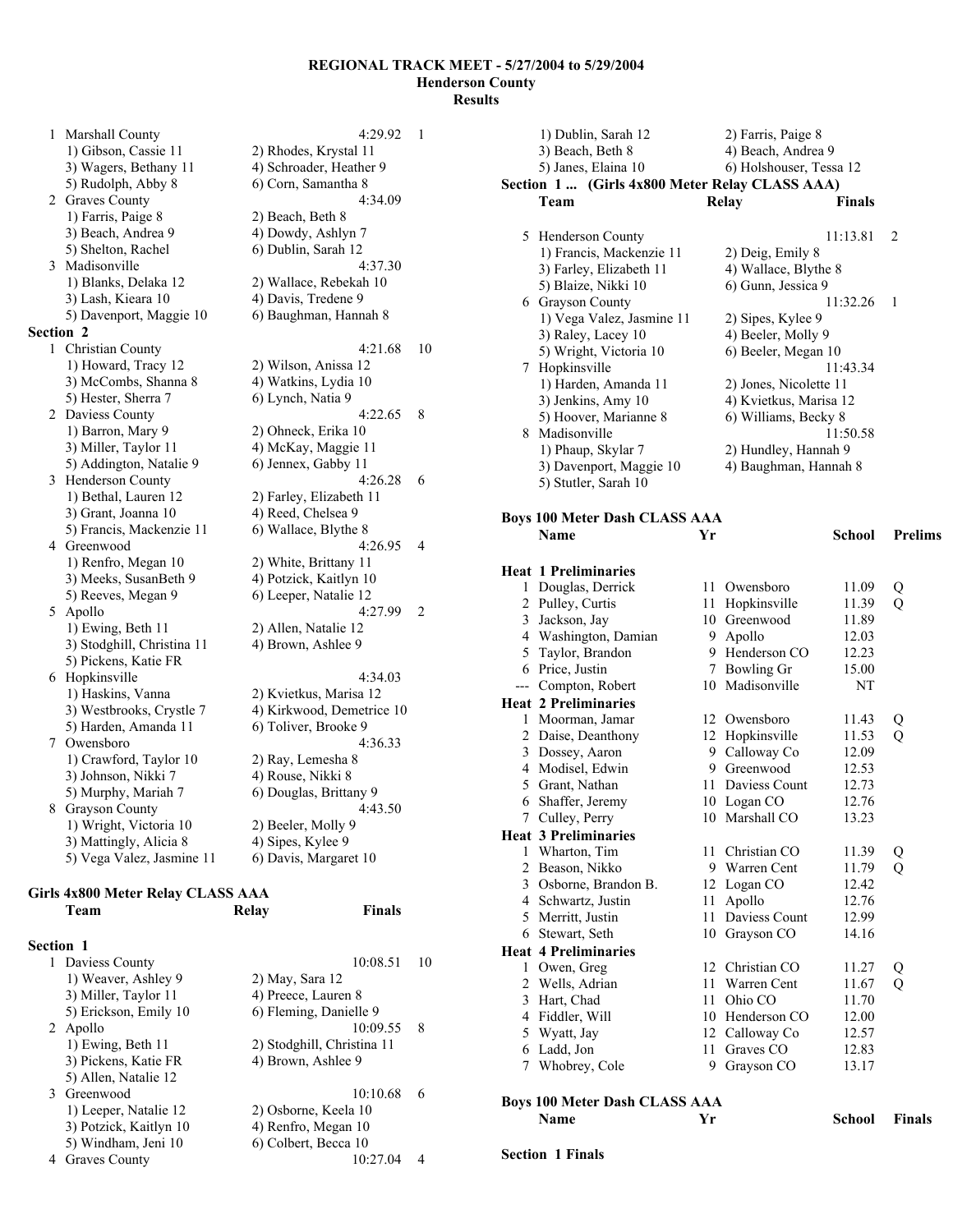| 1                   | Douglas, Derrick                     | 11 - | Owensboro                       | 11.20          | 10                  |
|---------------------|--------------------------------------|------|---------------------------------|----------------|---------------------|
| $\overline{2}$      | Pulley, Curtis                       |      | 11 Hopkinsville                 | 11.25          | 8                   |
|                     | 3 Wharton, Tim                       | 11 - | Christian CO                    | 11.27          | 6                   |
|                     | 4 Moorman, Jamar                     |      | 12 Owensboro                    | 11.41          | 4                   |
|                     | 5 Wells, Adrian                      |      | 11 Warren Cent                  | 11.74          | $\overline{c}$      |
|                     | 6 Beason, Nikko                      |      | 9 Warren Cent                   | 11.90          | 1                   |
| 7                   | Daise, Deanthony                     |      | 12 Hopkinsville                 | 12.04          |                     |
|                     | 8 Owen, Greg                         |      | 12 Christian CO                 | 13.07          |                     |
|                     |                                      |      |                                 |                |                     |
|                     | <b>Boys 200 Meter Dash CLASS AAA</b> |      |                                 |                |                     |
|                     | Name                                 | Yr   |                                 | <b>School</b>  | <b>Prelims</b>      |
|                     | <b>Heat 1 Preliminaries</b>          |      |                                 |                |                     |
| 1                   | Lamar, Chris                         |      | 10 Henderson CO                 | 23.44          | Q                   |
| $\overline{2}$      | Amos, Jerwan                         |      | 10 Greenwood                    | 24.87          | Q                   |
|                     | 3 Espey, Curtis                      | 9    | Ohio CO                         | 25.35          |                     |
|                     | 4 Stewart, Seth                      | 10   | Grayson CO                      | 28.47          |                     |
|                     | <b>Heat 2 Preliminaries</b>          |      |                                 |                |                     |
|                     | 1 Watkins, Joshua                    |      | 12 Hopkinsville                 | 22.87          | Q                   |
| $\overline{c}$      | Beddow, Tyler                        |      | 10 Daviess Count                | 23.34          | Q                   |
| 3                   | Hart, Chad                           |      | 11 Ohio CO                      | 24.57          |                     |
|                     | 4 James, Josh                        |      | 9 Apollo                        | 24.94          |                     |
|                     | 5 Shaffer, Jeremy                    |      | 10 Logan CO                     | 25.81          |                     |
|                     | 6 Culley, Perry                      |      | 10 Marshall CO                  | 27.04          |                     |
| 7                   | Jackson, Tucker                      |      | 9 Bowling Gr                    | 29.54          |                     |
|                     | <b>Heat 3 Preliminaries</b>          |      |                                 |                |                     |
| 1                   | Allen, Marcus                        |      | 12 Apollo                       | 22.22          | Q                   |
|                     | 2 Dossey, Aaron                      |      | 9 Calloway Co                   | 23.92          | $\overline{Q}$      |
|                     | 3 Barnett, Garry                     |      | 11 Warren Cent                  | 24.04          |                     |
|                     | 4 Osborne, Brandon B.                |      | 12 Logan CO                     | 24.89          |                     |
|                     | 5 Larson, Tyler                      |      | 10 Marshall CO                  | 25.37          |                     |
|                     | <b>Heat 4 Preliminaries</b>          |      |                                 |                |                     |
|                     | 1 Lynch, Blaine                      |      | 12 Hopkinsville                 | 22.32          | Q                   |
| $\overline{c}$      | Wharton, Tim                         | 11   | Christian CO                    | 22.86          | Q                   |
| 3                   | Gish, Jacob                          |      | 12 Henderson CO                 | 23.46          |                     |
|                     | 4 Walker, Phillip                    | 11 - | Greenwood                       | 24.96          |                     |
| 5                   | Wyatt, Jay                           |      | 12 Calloway Co                  | 24.99          |                     |
|                     | 6 Merritt, Justin                    | 11   | Daviess Count                   | 26.26          |                     |
|                     | <b>Boys 200 Meter Dash CLASS AAA</b> |      |                                 |                |                     |
|                     | <b>Name</b>                          | Yr   |                                 | School         | <b>Finals</b>       |
|                     |                                      |      |                                 |                |                     |
|                     | <b>Section 1 Finals</b>              |      |                                 |                |                     |
| 1                   | Lynch, Blaine                        |      | 12 Hopkinsville                 | 22.36          | 10                  |
| $\overline{c}$      | Allen, Marcus                        |      | 12 Apollo                       | 22.56          | 8                   |
| $\mathfrak{Z}$      | Watkins, Joshua                      | 12   | Hopkinsville                    | 22.99          | 6                   |
|                     | 4 Wharton, Tim                       | 11 - | Christian CO<br>10 Henderson CO | 23.32          | 4                   |
|                     | 5 Lamar, Chris<br>6 Dossey, Aaron    |      | 9 Calloway Co                   | 23.62          | $\overline{c}$<br>1 |
|                     | 7 Amos, Jerwan                       |      | 10 Greenwood                    | 24.19          |                     |
|                     |                                      |      | 10 Daviess Count                | 25.03          |                     |
| $---$               | Beddow, Tyler                        |      |                                 | NT             |                     |
|                     | <b>Boys 400 Meter Dash CLASS AAA</b> |      |                                 |                |                     |
|                     | Name                                 | Yr   |                                 | <b>School</b>  | <b>Prelims</b>      |
|                     |                                      |      |                                 |                |                     |
|                     | <b>Heat 1 Preliminaries</b>          |      |                                 |                |                     |
| 1                   | Cole, Dewey                          | 11   | Hopkinsville                    | 52.11          | Q                   |
| $\overline{2}$<br>3 | Howard, Matt                         | 12   | Greenwood<br>10 Owensboro       | 53.39          | Q                   |
| 4                   | Humphreys, John                      |      | 9 Christian CO                  | 53.98<br>57.89 |                     |
| 5                   | Howard, Roy<br>Holland, Logan        |      | 8 Marshall CO                   | 59.00          |                     |
|                     |                                      |      |                                 |                |                     |

**Heat 2 Preliminaries** 

| 1         | Schrooten, Brett                     |         | 12 Daviess Count           | 50.26              | Q              |
|-----------|--------------------------------------|---------|----------------------------|--------------------|----------------|
|           | 2 Mason, Levar                       |         | 10 Logan CO                | 55.10              | Q              |
|           | 3 Lee, Brandon                       | 11      | Madisonville               | 56.37              |                |
|           | 4 Crabtree, Nathan                   | 11      | Apollo                     | 57.80              |                |
|           | 5 Wade, Jacob                        |         | 8 Calloway Co              | 58.90              |                |
|           | <b>Heat 3 Preliminaries</b>          |         |                            |                    |                |
|           | 1 Allen, Marcus                      | 12      | Apollo                     | 51.31              | Q              |
|           | 2 Gish, Brandon                      |         | 12 Daviess Count           | 53.94              | Q              |
|           | 3 Taylor, Brandon                    |         | 9 Henderson CO             | 54.37              |                |
|           | 4 Hollowell, Kevin                   | 11 -    | Warren Cent                | 54.61              |                |
|           | 5 Lowe, Nick                         |         | 12 Greenwood               | 56.48              |                |
|           | 6 Douglas, Matt                      |         | 9 Owensboro                | 59.11              |                |
|           | 7 Rogers, Sam                        | 11      | Calloway Co                | 1:00.65            |                |
|           | <b>Heat 4 Preliminaries</b>          |         |                            |                    |                |
|           | 1 Adler, Todd                        |         | 12 Logan CO                | 54.37              | Q              |
|           | 2 Darnell, Matt                      | 11      | Graves CO                  | 54.90              | Q              |
|           | 3 Hawkins, Kris                      |         | 9 Henderson CO             | 55.34              |                |
|           | 4 Parker, Jesse                      |         | 8 Marshall CO              | 56.54              |                |
|           | 5 Allen, Andrew                      |         | 10 Madisonville            | 56.57              |                |
|           | 6 Hawkins, Vincent                   | 9       |                            | 59.51              |                |
|           |                                      |         | Hopkinsville               |                    |                |
|           |                                      |         |                            |                    |                |
|           | <b>Boys 400 Meter Dash CLASS AAA</b> |         |                            |                    |                |
|           | <b>Name</b>                          | Yr      |                            | <b>School</b>      | Finals         |
|           |                                      |         |                            |                    |                |
|           | <b>Section 1 Finals</b>              |         |                            |                    |                |
|           | 1 Schrooten, Brett                   |         | 12 Daviess Count           | 50.04              | 10             |
|           | 2 Allen, Marcus                      | 12      | Apollo                     | 50.61              | 8              |
|           | 3 Cole, Dewey                        | 11      | Hopkinsville               | 51.24              | 6              |
|           | 4 Howard, Matt                       |         | 12 Greenwood               | 52.31              | 4              |
|           | 5 Adler, Todd                        |         | 12 Logan CO                | 52.88              | $\overline{c}$ |
|           |                                      |         | 12 Daviess Count           | 53.71              | 1              |
|           | 6 Gish, Brandon                      |         |                            |                    |                |
|           | 7 Darnell, Matt                      | 11      | Graves CO                  | 55.51              |                |
|           | 8 Mason, Levar                       |         | 10 Logan CO                | 57.82              |                |
|           |                                      |         |                            |                    |                |
|           |                                      |         |                            |                    |                |
|           | <b>Boys 800 Meter Run CLASS AAA</b>  |         |                            |                    |                |
|           | Name                                 | Yr      |                            | School             | <b>Finals</b>  |
|           |                                      |         |                            |                    |                |
| Section 1 |                                      |         |                            |                    |                |
| 1         | Hall, Tim                            |         | 11 Madisonville            | 2:00.06            | 10             |
|           | 2 Gift, Wes                          | 11 -    | Grayson CO                 | 2:02.13            | 8              |
| 3         | Duncan, Mike                         |         | 12 Henderson CO            | 2:02.36            | 6              |
|           | 4 Berry, Brandon                     |         | 12 Daviess Count           | 2:04.60            | 4              |
|           | 5 Powell, Shane                      |         | 9 Daviess Count            | 2:06.03            | 2              |
|           | 6 Prather, Randon                    | 11      | Marshall CO                | 2:06.37            | 1              |
| 7         | Renfro, Allon                        |         | 12 Greenwood               | 2:06.50            |                |
| 8         | Vickery, Chris                       | 11      | Madisonville               | 2:09.77            |                |
| 9.        | Tinius, Casey                        |         | 9 Bowling Gr               | 2:12.71            |                |
|           | 10 Osborne, Jason                    |         | 12 Greenwood               | 2:15.91            |                |
| 11        | Eidson, Stephan                      |         | 12 Logan CO                | 2:18.05            |                |
|           | 12 Darnell, Matt                     | 11      | Graves CO                  | 2:18.11            |                |
|           | 13 Bunton, Marcus                    | 12      | <b>Bowling Gr</b>          | 2:18.75            |                |
|           | 14 Austin, Kevin                     | 12      | Apollo                     | 2:19.21            |                |
|           | 15 VanZee, Ted                       |         | 12 Logan CO                | 2:24.18            |                |
| ---       | Bowens, James                        | 9       | Marshall CO                | NΤ                 |                |
| Section 2 |                                      |         |                            |                    |                |
| 1         | Hobbs, Ben                           |         | 12 Owensboro               | 2:13.52            |                |
| 2         | Corpe, Jerry                         |         | 10 Henderson CO            | 2:13.62            |                |
| 3         | Holzapfel, JJ                        | 12      | Calloway Co                | 2:15.66            |                |
| 4         | Smith, Josh                          | 9.      | Grayson CO                 | 2:17.93            |                |
|           | 5 Bratcher, Derek                    | 9       | Apollo                     | 2:19.33            |                |
| 6         | Hart, Ben<br>Stoneburg, Danny        | 10<br>9 | Calloway Co<br>Warren Cent | 2:21.93<br>2:26.63 |                |

Smith, James 11 Hopkinsville 2:30.30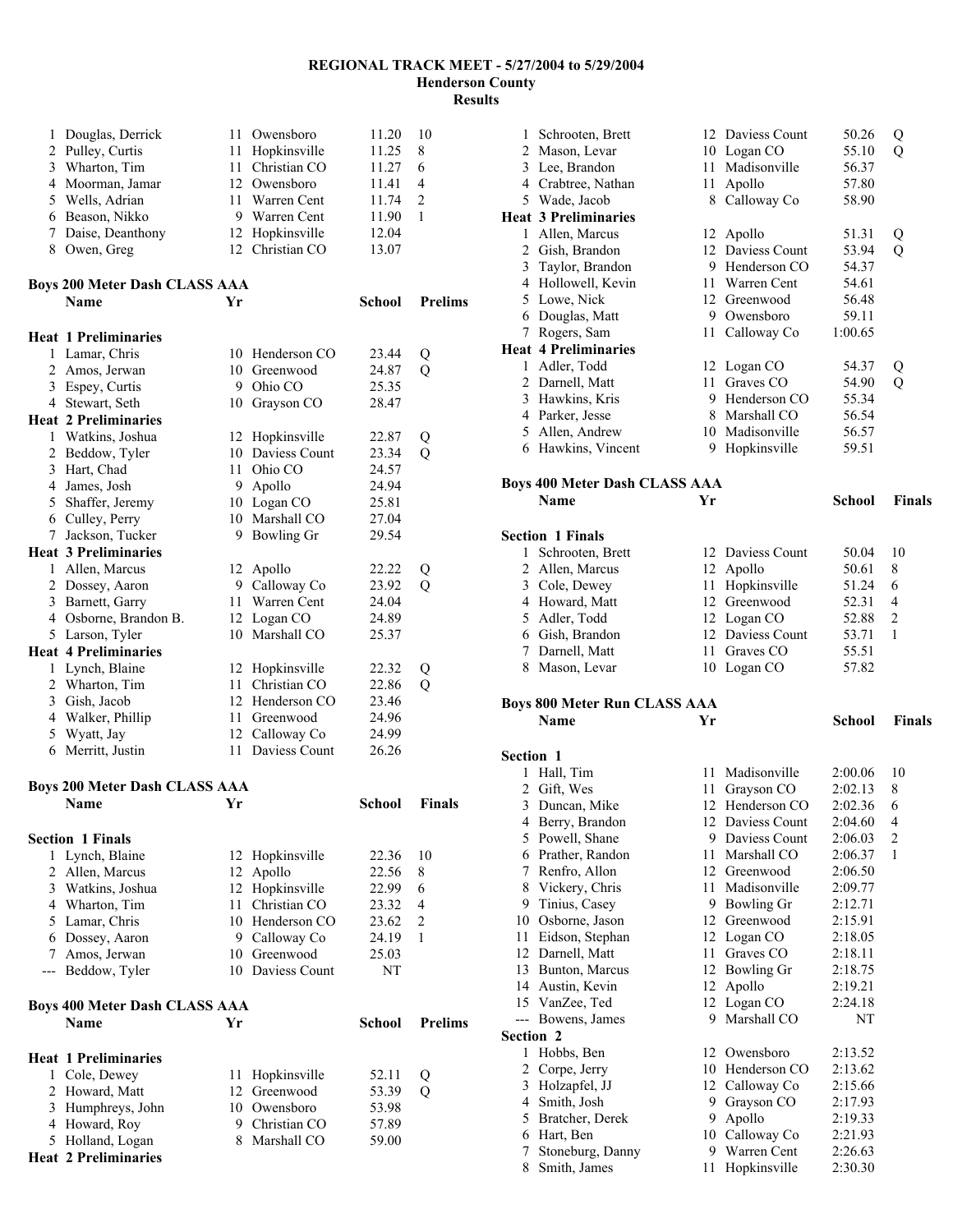|                  | 9 Wood, Haynes                       |    | 12 Ohio CO                 | 2:32.24            |                |
|------------------|--------------------------------------|----|----------------------------|--------------------|----------------|
|                  | 10 Meuris, Brek                      |    | 10 Warren Cent             | 2:32.34            |                |
|                  | 11 Colston, Kevin                    |    | 11 Graves CO               | 2:33.21            |                |
|                  | 12 Heisterberg, John                 |    | 10 Hopkinsville            | 2:43.45            |                |
|                  | 13 Howard, Alex                      |    | 6 Christian CO             | 3:06.14            |                |
|                  | --- Payne, Isaac                     | 11 | Owensboro                  | NT                 |                |
|                  | --- Wood, Nick                       |    | 9 Ohio CO                  | NT                 |                |
|                  |                                      |    |                            |                    |                |
|                  | <b>Boys 1600 Meter Run CLASS AAA</b> |    |                            |                    |                |
|                  | Name                                 | Yr |                            | <b>School</b>      | <b>Finals</b>  |
| Section 1        |                                      |    |                            |                    |                |
|                  | 1 Eaton, Michael                     |    | 10 Greenwood               | 4:29.20            | 10             |
|                  | 2 Berry, Brandon                     |    | 12 Daviess Count           | 4:34.74            | 8              |
|                  | 3 Yeckering, Josh                    |    | 12 Daviess Count           | 4:37.94            | 6              |
|                  | 4 Belcher, Chris                     |    | 10 Grayson CO              | 4:38.91            | 4              |
|                  | 5 Ridley, James                      |    | 9 Henderson CO             | 4:42.18            | $\overline{c}$ |
|                  | 6 Smith, Wes                         |    | 12 Marshall CO             | 4:55.33            | 1              |
|                  | 7 Quinn, Barry                       |    | 9 Madisonville             | 4:56.26            |                |
| 8                | Settle, Nate                         |    | 10 Greenwood               | 4:57.83            |                |
|                  | 9 Hundley, Micah                     |    | 11 Madisonville            | 4:59.40            |                |
|                  | 10 Sharber, Mitchell                 |    | 11 Apollo                  | 5:00.53            |                |
|                  | 11 Payne, Jordan                     |    | 9 Marshall CO              | 5:01.60            |                |
|                  | 12 English, Rhet                     |    | 9 Bowling Gr               | 5:04.87            |                |
|                  | 13 Bailey, Dwight                    |    | 10 Christian CO            | 5:13.28            |                |
| ---              | Tinius, Casey                        | 9. | Bowling Gr                 | NΤ                 |                |
| <b>Section 2</b> |                                      |    |                            |                    |                |
| 1                | Austin, Kevin                        |    | 12 Apollo                  | 4:56.79            |                |
|                  | 2 Wells, Jordan                      |    | 9 Owensboro                | 4:59.76            |                |
|                  | 3 Hart, Steven                       |    | 10 Calloway Co             | 5:00.16            |                |
|                  | 4 Stewart, Steven                    |    | 8 Grayson CO               | 5:04.93            |                |
|                  | 5 Russeau, Kris                      |    | 10 Calloway Co             | 5:07.87            |                |
|                  | 6 Atwood, Cody                       |    | 9 Henderson CO             | 5:19.28            |                |
|                  | 7 VanZee, Ted                        |    | 12 Logan CO                | 5:32.34            |                |
| 8                | Hornsby, David                       |    | 10 Ohio CO<br>10 Graves CO | 5:42.94            |                |
|                  | 9 Hamlet, Jon<br>10 Milliken, Joseph |    |                            | 6:02.96<br>6:24.01 |                |
|                  | --- Linder, Sean                     | 11 | 12 Logan CO<br>Graves CO   | NT                 |                |
| ---              | Bickwermert, Marcus                  |    | Ohio CO                    | NT                 |                |
|                  | --- Lyons, Jody                      |    | 10 Warren Cent             | NT                 |                |
|                  |                                      |    |                            |                    |                |
|                  | <b>Boys 3200 Meter Run CLASS AAA</b> |    |                            |                    |                |
|                  | Name                                 | Yr |                            | School             | Finals         |
| Section 1        |                                      |    |                            |                    |                |
| 1                | Eaton, Michael                       |    | 10 Greenwood               | 10:08.53           | 10             |
| 2                | Croxton, DJ                          |    | 12 Greenwood               | 10:14.03           | 8              |
|                  | 3 Cable, Michael                     |    | 12 Daviess Count           | 10:23.71           | 6              |
|                  | 4 Belcher, Chris                     |    | 10 Grayson CO              | 10:30.32           | 4              |
|                  | 5 Hawkins, Drew                      |    | 11 Daviess Count           | 10:33.29           | 2              |
|                  | 6 Wathen, Mark                       |    | 12 Apollo                  | 11:14.89           |                |
| 7                | English, Rhet                        |    | 9 Bowling Gr               | 11:20.73           |                |
| 8                | Russeau, Kris                        |    | 10 Calloway Co             | 11:21.97           |                |
|                  | 9 Hybarger, Cody                     |    | 9 Henderson CO             | 11:33.91           |                |
|                  | 10 Bailey, Dwight                    |    | 10 Christian CO            | 11:47.86           |                |
| 11               | Ridley, James                        |    | 9 Henderson CO             | 12:27.53           |                |
|                  | 12 Hundley, Micah                    | 11 | Madisonville               | 12:50.76           |                |
| Section 2        |                                      |    |                            |                    |                |
| 1                | Broadley, Josh                       | 10 | Apollo                     | 11:02.01           | 1              |
| 2                | Hart, Steven                         |    | 10 Calloway Co             | 12:00.11           |                |
| 3                | Larson, Nick                         |    | 8 Marshall CO              | 12:12.28           |                |
|                  | 4 Smith, David                       |    | Logan CO                   | 13:13.58           |                |
|                  | 5 Crowley, Wade                      | 8  | Madisonville               | 13:17.35           |                |

|                | 6 Lashey, James                         |            | 10 Ohio CO                    | 14:17.38       |                |
|----------------|-----------------------------------------|------------|-------------------------------|----------------|----------------|
|                | --- Linder, Sean                        | 11         | Graves CO                     | NΤ             |                |
|                | --- Lampert, Ross                       |            | 8 Marshall CO                 | NT             |                |
|                | --- Hornsby, David                      |            | 10 Ohio CO                    | NΤ             |                |
|                | --- Stewart, Steven                     |            | 8 Grayson CO                  | NΤ             |                |
|                | --- VanZee, Ted                         |            | 12 Logan CO                   | NΤ             |                |
|                | <b>Boys 110 Meter Hurdles CLASS AAA</b> |            |                               |                |                |
|                | <b>Name</b>                             | Yr         |                               | School         | <b>Prelims</b> |
|                |                                         |            |                               |                |                |
|                | <b>Heat 1 Preliminaries</b>             |            |                               |                |                |
|                | 1 Schneider, CJ<br>2 Smith, Jarrod      |            | 10 Owensboro<br>12 Grayson CO | 15.82<br>16.59 | Q<br>Q         |
|                | 3 Gillham, Jesse                        |            | 9 Henderson CO                | 16.75          | Q              |
|                | 4 Todd, Grant                           |            | 10 Apollo                     | 16.85          | Q              |
|                | 5 Eidson, Stephan                       |            | 12 Logan CO                   | 17.62          |                |
|                | 6 Lashey, James                         |            | 10 Ohio CO                    | 19.96          |                |
|                | <b>Heat 2 Preliminaries</b>             |            |                               |                |                |
|                | 1 Jones, Derek                          |            | 12 Apollo                     | 16.11          | Q              |
|                | 2 Jackson, Malcolm                      |            | 9 Henderson CO                | 16.94          | Q              |
|                | 3 Sells, Kye                            | 11         | Calloway Co                   | 18.05          | Q              |
|                | 4 Price, Thomas                         | 11         | Logan CO                      | 19.75          | Q              |
|                | 5 Dickerson, John                       |            | 10 Grayson CO                 | 21.68          |                |
|                | <b>Boys 110 Meter Hurdles CLASS AAA</b> |            |                               |                |                |
|                | <b>Name</b>                             | Yr         |                               | <b>School</b>  | <b>Finals</b>  |
|                |                                         |            |                               |                |                |
|                | <b>Section 1 Finals</b>                 |            |                               |                |                |
| 1              | Schneider, CJ                           |            | 10 Owensboro                  | 15.71          | 10             |
|                | 2 Smith, Jarrod                         |            | 12 Grayson CO                 | 16.11          | 8              |
|                | 3 Jones, Derek                          |            | 12 Apollo                     | 16.18          | 6              |
|                | 4 Gillham, Jesse                        |            | 9 Henderson CO                | 16.58          | 4              |
|                | 5 Jackson, Malcolm                      |            | 9 Henderson CO                | 16.75          | $\overline{c}$ |
|                | 6 Todd, Grant                           |            | 10 Apollo                     | 17.05          | 1              |
|                | 7 Sells, Kye<br>8 Price, Thomas         | 11 -<br>11 | Calloway Co<br>Logan CO       | 18.31<br>19.28 |                |
|                |                                         |            |                               |                |                |
|                | <b>Boys 300 Meter Hurdles CLASS AAA</b> |            |                               |                |                |
|                | <b>Name</b>                             | Yr         |                               | School         | <b>Prelims</b> |
|                | <b>Heat 1 Preliminaries</b>             |            |                               |                |                |
| 1              | Treesh, Sammy                           | 11         | Daviess Count                 | 43.75          | Q              |
| $\overline{c}$ | Schneider, CJ                           | 10         | Owensboro                     | 44.49          | Q              |
|                | 3 Ratcliff, Corey                       | 11         | Hopkinsville                  | 44.72          | q              |
|                | 4 Todd, Grant                           | 10         | Apollo                        | 45.19          |                |
|                | 5 Garner, Todd                          | 12         | Ohio CO                       | 45.79          |                |
|                |                                         |            | Christian CO                  | 47.82          |                |
| 7              | 6 Langley, Alavon                       | 10         |                               |                |                |
|                | Dickerson, John                         | 10         | Grayson CO                    | 53.26          |                |
|                | <b>Heat 2 Preliminaries</b>             |            |                               |                |                |
| 1              | Jones, Derek                            | 12         | Apollo                        | 41.85          | Q              |
| $\overline{2}$ | Butts, Byron                            | 12         | Henderson CO                  | 43.29          | Q              |
| 3              | Frick, Jaren                            | 9.         | Graves CO                     | 45.06          | q              |
|                | 4 Wheeler, Colin                        | 10         | Greenwood                     | 45.46          |                |
|                | 5 Osborne, Austin                       | 11         | Logan CO                      | 48.36          |                |
|                | <b>Heat 3 Preliminaries</b>             |            |                               |                |                |
| 1              | Smith, Jarrod                           | 12         | Grayson CO                    | 43.24          | Q              |
| 2<br>3         | Jackson, Malcolm                        | 9.<br>11   | Henderson CO<br>Calloway Co   | 44.78          | Q              |
|                | Sells, Kye<br>4 Fuqua, John             | 12         | Ohio CO                       | 45.47<br>46.11 |                |

**Boys 300 Meter Hurdles CLASS AAA**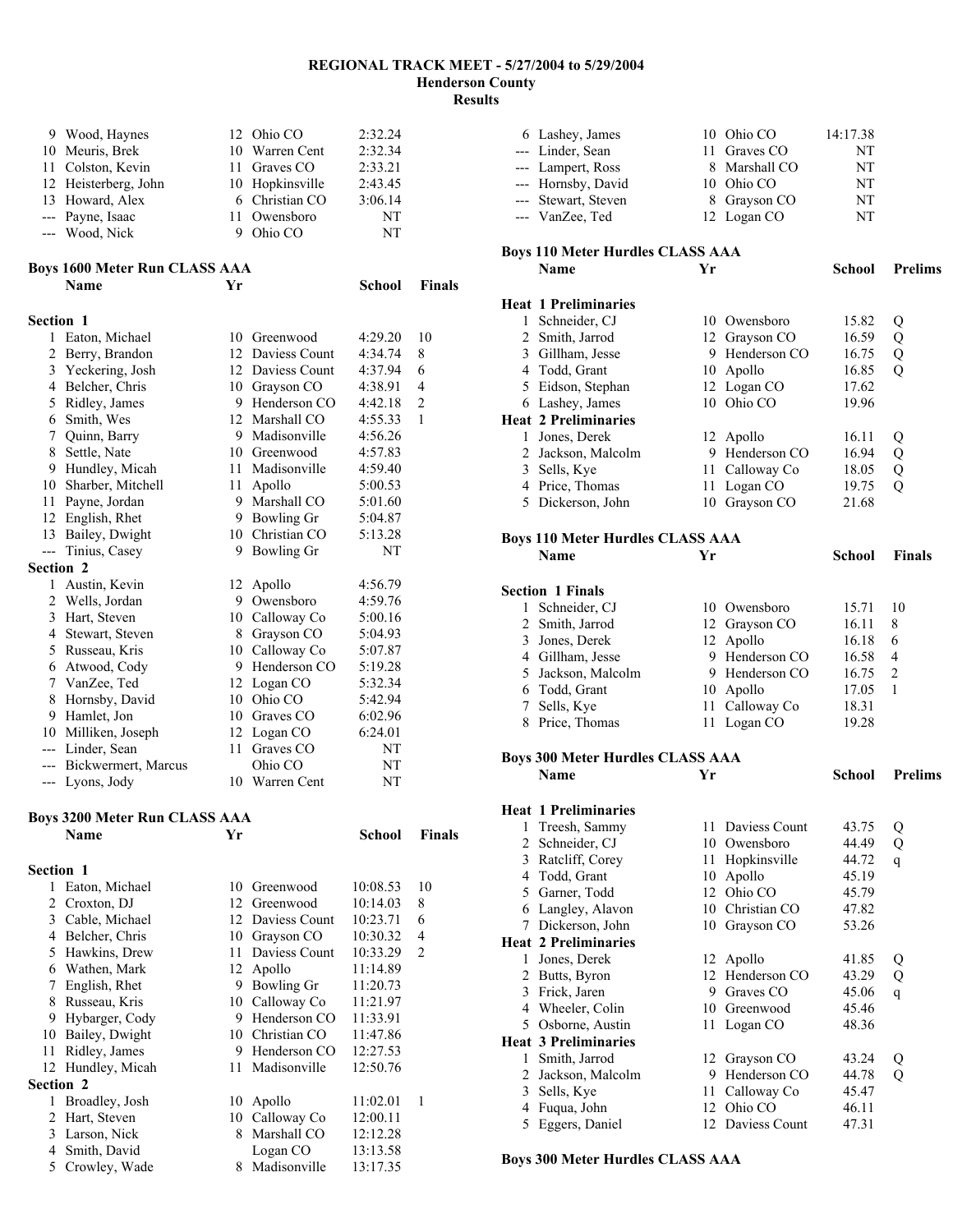|   | <b>Name</b>                                | Yr |                                        | <b>School</b>  | <b>Finals</b>  |
|---|--------------------------------------------|----|----------------------------------------|----------------|----------------|
|   | <b>Section 1 Finals</b>                    |    |                                        |                |                |
| 1 | Butts, Byron                               |    | 12 Henderson CO                        | 41.44          | 10             |
|   | 2 Jones, Derek                             |    | 12 Apollo                              | 41.47          | 8              |
|   | 3 Smith, Jarrod                            |    | 12 Grayson CO                          | 41.90          | 6              |
|   | 4 Treesh, Sammy                            |    | 11 Daviess Count                       | 42.86          | 4              |
|   | 5 Schneider, CJ                            |    | 10 Owensboro                           | 43.62          | $\overline{c}$ |
|   | 6 Ratcliff, Corey                          |    | 11 Hopkinsville                        | 44.90          | 1              |
|   | 7 Jackson, Malcolm                         |    | 9 Henderson CO                         | 45.24          |                |
|   | 8 Frick, Jaren                             |    | 9 Graves CO                            | 45.59          |                |
|   | Boys 4x100 Meter Relay CLASS AAA           |    |                                        |                |                |
|   | Team                                       |    | Relay                                  | <b>Prelims</b> |                |
|   |                                            |    |                                        |                |                |
|   | <b>Heat 1 Preliminaries</b>                |    |                                        |                |                |
|   | 1 Hopkinsville                             |    |                                        | 43.98          | Q              |
|   | 1) Lynch, Blaine 12                        |    | 2) Daise, Deanthony 12                 |                |                |
|   | 3) Watkins, Joshua 12                      |    | 4) Pulley, Curtis 11                   |                |                |
|   | 2 Logan County                             |    |                                        | 46.15          | Q              |
|   | 1) Adler, Todd 12<br>3) Osborne, Robbie 11 |    | 2) Mason, Cameron 11                   |                |                |
|   | 5) Shaffer, Jeremy 10                      |    | 4) Mason, Levar 10                     |                |                |
|   | 3 Bowling Green                            |    |                                        | 46.38          | Q              |
|   | 1) Franklin, Chad 11                       |    | 2) Wilson, Preston 9                   |                |                |
|   | 3) Hibbett, Avery 9                        |    | 4) Watt, Cedrick 9                     |                |                |
|   | 5) Davis, Anthony 9                        |    | 6) Jackson, Michael 10                 |                |                |
|   | 4 Warren Central                           |    |                                        | 47.05          | Q              |
|   | 1) Wells, Adrian 11                        |    | 2) Barnett, Garry 11                   |                |                |
|   | 3) Owens, Lee 10                           |    | 4) Beason, Nikko 9                     |                |                |
|   | Heat 1 Preliminaries                       |    | (Boys 4x100 Meter Relay CLASS AAA)     |                |                |
|   | Team                                       |    | <b>Relay</b>                           | <b>Prelims</b> |                |
|   |                                            |    |                                        |                |                |
|   | 5 Ohio County                              |    |                                        | 47.95          |                |
|   | 1) Espey, Curtis 9<br>3) Garner, Todd 12   |    | 2) Warga, Danny 12<br>4) Hart, Chad 11 |                |                |
|   | 5) Bevil, Jake 7                           |    |                                        |                |                |
|   | 6 Apollo                                   |    |                                        | 48.28          |                |
|   | 1) Schwartz, Justin 11                     |    | 2) Washington, Damian 9                |                |                |
|   | 3) McMaine, Travis 10                      |    | 4) Shinn, Nick 10                      |                |                |
|   | 5) Crabtree, Nathan 11                     |    |                                        |                |                |
|   | 7 Grayson County                           |    |                                        | 58.99          |                |
|   | 1) Whobrey, Cole 9                         |    | 2) Thompson, Lee 12                    |                |                |
|   | 3) Hunt, Aaron 12                          |    | 4) Kaecher, Tom 9                      |                |                |
|   | 5) Gift, Wes 11                            |    |                                        |                |                |
|   | <b>Heat 2 Preliminaries</b>                |    |                                        |                |                |
| 1 | Owensboro                                  |    |                                        | 44.28          | Q              |
|   | 1) Moorman, Donovan 11                     |    | 2) Douglas, Derrick 11                 |                |                |
|   | 3) Gilbert, Chris 12                       |    | 4) Moorman, Jamar 12                   |                |                |
|   | 5) Wimsatt, Tyler 10                       |    | 6) Duncan, Frank 9                     |                |                |
|   | 2 Christian County                         |    |                                        | 44.31          | Q              |
|   | $1)$ Owen, Greg $12$                       |    | 2) Reeves, Matt 12                     |                |                |
|   | 3) Lyzom, Daniel 12                        |    | 4) Wharton, Tim 11                     |                |                |
|   | 5) Greene, AJ 12<br>3 Henderson County     |    | 6) Bussell, Stanley 10                 | 44.81          |                |
|   | 1) Baker, Kel 9                            |    | 2) Butts, Byron 12                     |                | Q              |
|   | 3) White, Chase 12                         |    | 4) Gish, Jacob 12                      |                |                |
|   | 5) Lamar, Chris 10                         |    | 6) Taylor, Brandon 9                   |                |                |
|   | 4 Daviess County                           |    |                                        | 45.78          | Q              |
|   | 1) Logsdon, Nathan 11                      |    | 2) Rowe, Matt 12                       |                |                |
|   | 3) Moseley, Brandon 12                     |    | 4) Beddow, Tyler 10                    |                |                |
|   | 5) Powell, Shane 9                         |    | 6) Treesh, Sammy 11                    |                |                |
| 5 | Greenwood                                  |    |                                        | 46.91          |                |

|     | 1) Walker, Phillip 11                           | 2) Jackson, Jay 10                         |    |
|-----|-------------------------------------------------|--------------------------------------------|----|
|     | 3) Mitchell, Brad 12                            | 4) Wheeler, Colin 10                       |    |
|     | 5) Modisel, Edwin 9                             | 6) Libe, Khotso 9                          |    |
|     | 6 Marshall County                               | 48.11                                      |    |
|     | 1) Williams, Alan 8                             | 2) Larson, Tyler 10                        |    |
|     | 3) Knight, Josh 8<br>5) Walker, Brandon 8       | 4) Ladd, Brian 12<br>6) York, Austin 8     |    |
|     |                                                 |                                            |    |
|     | Boys 4x100 Meter Relay CLASS AAA                |                                            |    |
|     | Team                                            | <b>Finals</b><br>Relay                     |    |
|     | <b>Section 1 Finals</b>                         |                                            |    |
|     | 1 Hopkinsville                                  | 43.49                                      | 10 |
|     | 1) Lynch, Blaine 12                             | 2) Daise, Deanthony 12                     |    |
|     | 3) Watkins, Joshua 12                           | 4) Pulley, Curtis 11                       |    |
|     | 2 Owensboro                                     | 43.69                                      | 8  |
|     | 1) Moorman, Donovan 11                          | 2) Douglas, Derrick 11                     |    |
|     | 3) Gilbert, Chris 12                            | 4) Moorman, Jamar 12                       |    |
|     | 5) Wimsatt, Tyler 10                            | 6) Duncan, Frank 9                         |    |
|     | 3 Christian County                              | 45.02                                      | 6  |
|     | 1) Owen, Greg 12                                | 2) Reeves, Matt 12                         |    |
|     | 3) Lyzom, Daniel 12                             | 4) Wharton, Tim 11                         |    |
|     | 5) Greene, AJ 12                                | 6) Bussell, Stanley 10                     |    |
|     | 4 Henderson County                              | 45.66                                      | 4  |
|     | 1) Baker, Kel 9                                 | 2) Butts, Byron 12                         |    |
|     | 3) White, Chase 12                              | 4) Gish, Jacob 12                          |    |
|     | 5) Lamar, Chris 10                              | 6) Taylor, Brandon 9                       |    |
|     | 5 Daviess County                                | 46.02                                      | 2  |
|     | 1) Logsdon, Nathan 11                           | 2) Rowe, Matt 12                           |    |
|     | 3) Moseley, Brandon 12                          | 4) Beddow, Tyler 10                        |    |
|     | 5) Powell, Shane 9<br>6 Bowling Green           | 6) Treesh, Sammy 11<br>46.79               | 1  |
|     | 1) Franklin, Chad 11                            | 2) Wilson, Preston 9                       |    |
|     |                                                 |                                            |    |
|     |                                                 |                                            |    |
|     | 3) Hibbett, Avery 9                             | 4) Watt, Cedrick 9                         |    |
|     | 5) Davis, Anthony 9                             | 6) Jackson, Michael 10<br>NΤ               |    |
|     | --- Logan County                                |                                            |    |
|     | 1) Adler, Todd 12<br>3) Osborne, Robbie 11      | 2) Mason, Cameron 11<br>4) Mason, Levar 10 |    |
|     | 5) Shaffer, Jeremy 10                           |                                            |    |
| --- | Warren Central                                  | NT                                         |    |
|     | 1) Wells, Adrian 11                             | 2) Barnett, Garry 11                       |    |
|     | 3) Owens, Lee 10                                | 4) Beason, Nikko 9                         |    |
|     |                                                 |                                            |    |
|     | <b>Boys 4x200 Meter Relay CLASS AAA</b><br>Team | <b>Prelims</b><br>Relay                    |    |
|     |                                                 |                                            |    |
|     | <b>Heat 1 Preliminaries</b>                     |                                            |    |
|     | 1 Henderson County                              | 1:32.22                                    | Q  |
|     | 1) Lamar, Chris 10                              | 2) Baker, Kel 9                            |    |
|     | 3) Gish, Jacob 12                               | 4) White, Chase 12                         |    |
|     | 5) Butts, Byron 12                              | 6) Taylor, Brandon 9                       |    |
|     | 2 Daviess County                                | 1:32.85                                    | Q  |
|     | 1) Logsdon, Nathan 11                           | 2) Moseley, Brandon 12                     |    |
|     | 3) Beddow, Tyler 10                             | 4) Powell, Shane 9                         |    |
|     | 5) Schrooten, Brett 12<br>3 Warren Central      | 6) Treesh, Sammy 11<br>1:35.87             | Q  |
|     | 1) Wells, Adrian 11                             | 2) Barnett, Garry 11                       |    |
|     | 3) Owens, Lee 10                                | 4) Beason, Nikko 9                         |    |
|     | 5) Healey, Alex 9                               |                                            |    |
|     | 4 Marshall County                               | 1:43.83                                    | Q  |
|     | 1) Knight, Josh 8                               | 2) Williams, Alan 8                        |    |
|     | 3) Walker, Brandon 8<br>5) Parker, Jesse 8      | 4) York, Austin 8                          |    |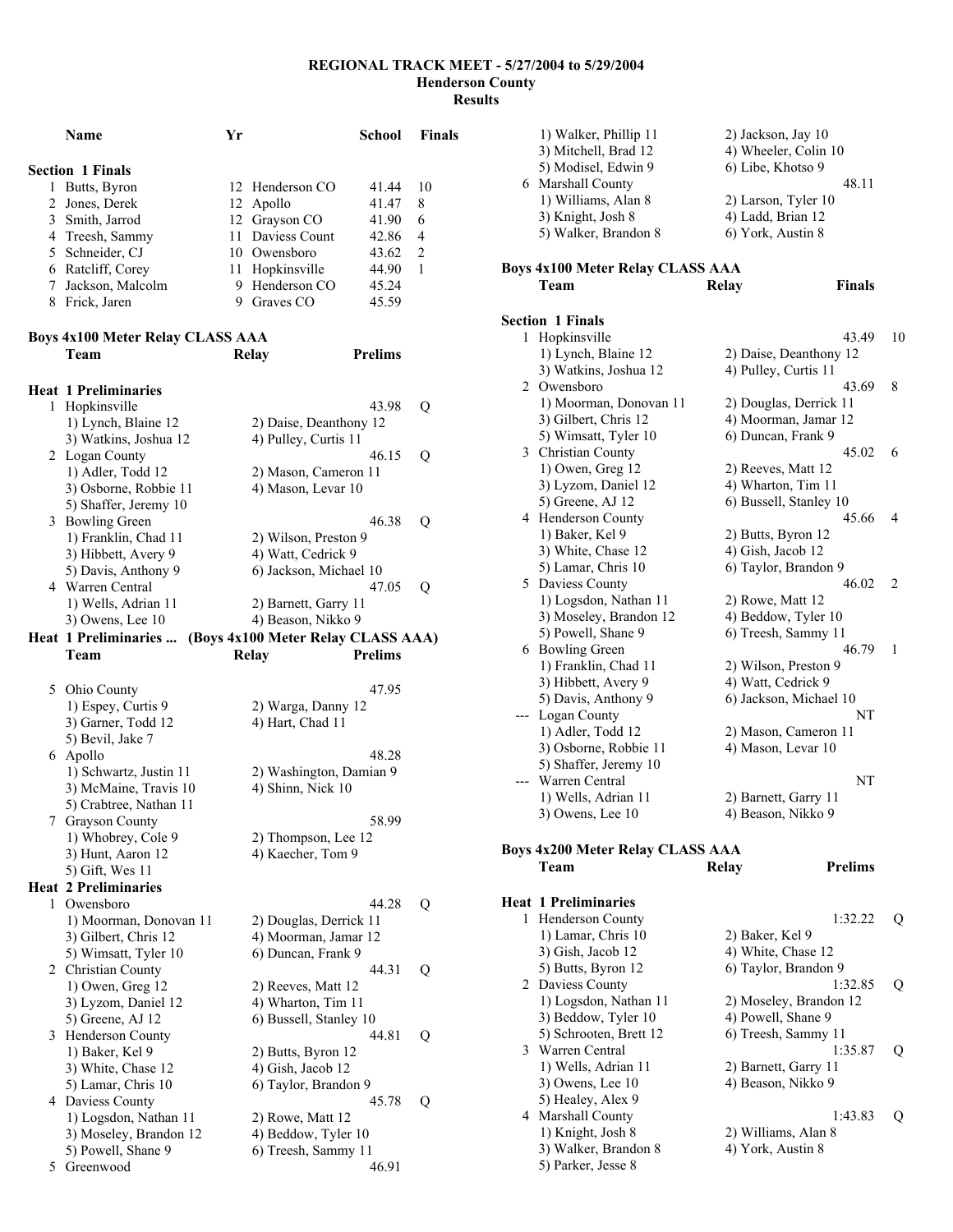|   | --- Logan County            |                                    | DQ             |   |
|---|-----------------------------|------------------------------------|----------------|---|
|   | 1) Adler, Todd 12           | 2) Mason, Cameron 11               |                |   |
|   | 3) Osborne, Robbie 11       | 4) Mason, Levar 10                 |                |   |
|   |                             | 6) Shaffer, Jeremy 10              |                |   |
|   | <b>Heat 2 Preliminaries</b> |                                    |                |   |
| 1 | Hopkinsville                |                                    | 1:30.63        | Q |
|   | 1) Watkins, Joshua 12       | 2) Cole, Dewey 11                  |                |   |
|   | 3) Daise, Deanthony 12      | 4) Pulley, Curtis 11               |                |   |
|   | 5) Hawkins, Vincent 9       | 6) Lynch, Blaine 12                |                |   |
|   | 2 Owensboro                 |                                    | 1:32.00        | Q |
|   | 1) Moorman, Donovan 11      | 2) Humphreys, John 10              |                |   |
|   | 3) Wimsatt, Tyler 10        | 4) Gilbert, Chris 12               |                |   |
|   | 5) Douglas, Derrick 11      | 6) Skinner, Lee 10                 |                |   |
|   | 3 Greenwood                 |                                    | 1:32.77        | Q |
|   | 1) Walker, Phillip 11       | 2) Gomez, Chris 12                 |                |   |
|   | 3) Mitchell, Brad 12        | 4) Howard, Matt 12                 |                |   |
|   | 5) Wheeler, Colin 10        | 6) Jackson, Jay 10                 |                |   |
|   | Heat 2 Preliminaries        | (Boys 4x200 Meter Relay CLASS AAA) |                |   |
|   | Team                        | Relay                              | <b>Prelims</b> |   |
|   |                             |                                    |                |   |
|   | 4 Apollo                    |                                    | 1:33.84        | Q |
|   | 1) Allen, Marcus 12         | 2) James, Josh 9                   |                |   |
|   | 3) Washington, Damian 9     | 4) Jones, Derek 12                 |                |   |
|   | 5) McMaine, Travis 10       | 6) Schwartz, Justin 11             |                |   |
|   | 5 Bowling Green             |                                    | 1:40.28        |   |
|   | 1) Davis, Anthony 9         | 2) Jackson, Michael 10             |                |   |
|   | 3) Watt, Cedrick 9          | 4) Dewalt, Tryan 11                |                |   |
|   | 5) Franklin, Chad 11        | 6) Harris, Ike 9                   |                |   |
| 6 | <b>Grayson County</b>       |                                    | 1:48.72        |   |
|   | 1) Hunt, Aaron 12           | 2) Whobrey, Cole 9                 |                |   |

3) Kaecher, Tom 9 4) Thompson, Lee 12

**Finals** 

# **Boys 4x200 Meter Relay CLASS AAA**

|   | <b>Section 1 Finals</b> |                        |                |
|---|-------------------------|------------------------|----------------|
| 1 | Hopkinsville            | 1:30.76                | 10             |
|   | 1) Watkins, Joshua 12   | 2) Cole, Dewey 11      |                |
|   | 3) Daise, Deanthony 12  | 4) Pulley, Curtis 11   |                |
|   | 5) Hawkins, Vincent 9   | 6) Lynch, Blaine 12    |                |
|   | 2 Daviess County        | 1:31.96                | 7              |
|   | 1) Logsdon, Nathan 11   | 2) Moseley, Brandon 12 |                |
|   | 3) Beddow, Tyler 10     | 4) Powell, Shane 9     |                |
|   | 5) Schrooten, Brett 12  | 6) Treesh, Sammy 11    |                |
|   | 2 Owensboro             | 1:31.96                | 7              |
|   | 1) Moorman, Donovan 11  | 2) Humphreys, John 10  |                |
|   | 3) Wimsatt, Tyler 10    | 4) Gilbert, Chris 12   |                |
|   | 5) Douglas, Derrick 11  | 6) Skinner, Lee 10     |                |
|   | 4 Henderson County      | 1.3356                 | 4              |
|   | 1) Lamar, Chris 10      | 2) Baker, Kel 9        |                |
|   | 3) Gish, Jacob 12       | 4) White, Chase 12     |                |
|   | 5) Butts, Byron 12      | 6) Taylor, Brandon 9   |                |
|   | 5 Apollo                | 1.3420                 | $\mathfrak{D}$ |
|   | 1) Allen, Marcus 12     | 2) James, Josh 9       |                |
|   | 3) Washington, Damian 9 | 4) Jones, Derek 12     |                |
|   | 5) McMaine, Travis 10   | 6) Schwartz, Justin 11 |                |
|   | 6 Greenwood             | 1:34.40                | 1              |
|   | 1) Walker, Phillip 11   | 2) Gomez, Chris 12     |                |
|   | 3) Mitchell, Brad 12    | 4) Howard, Matt 12     |                |
|   | 5) Wheeler, Colin 10    | 6) Jackson, Jay 10     |                |
|   | 7 Warren Central        | 1:36.66                |                |
|   | 1) Wells, Adrian 11     | 2) Barnett, Garry 11   |                |
|   | $3)$ Owens, Lee 10      | 4) Beason, Nikko 9     |                |

| 8 | 5) Healey, Alex 9<br><b>Marshall County</b><br>1) Knight, Josh 8<br>3) Walker, Brandon 8<br>5) Parker, Jesse 8 | 1:46.47<br>2) Williams, Alan 8<br>4) York, Austin 8 |   |
|---|----------------------------------------------------------------------------------------------------------------|-----------------------------------------------------|---|
|   | <b>Boys 4x400 Meter Relay CLASS AAA</b><br>Team                                                                | <b>Prelims</b><br>Relay                             |   |
|   | <b>Heat 1 Preliminaries</b>                                                                                    |                                                     |   |
| 1 | Daviess County                                                                                                 | 3:32.29                                             | Q |
|   | 1) Schrooten, Brett 12                                                                                         | 2) Powell, Shane 9                                  |   |
|   | 3) Logsdon, Nathan 11                                                                                          | 4) Moseley, Brandon 12                              |   |
|   | 5) Gish, Brandon 12                                                                                            | 6) Beddow, Tyler 10                                 |   |
|   | 2 Greenwood                                                                                                    | 3:39.66                                             | Q |
|   | 1) Howard, Matt 12                                                                                             | 2) Renfro, Allon 12                                 |   |
|   | 3) Lowe, Nick 12                                                                                               | 4) Mitchell, Brad 12                                |   |
|   | 5) Gomez, Chris 12                                                                                             | 6) Eaton, Michael 10                                |   |
| 3 | Henderson County                                                                                               | 3:47.10                                             | Q |
|   | 1) Gish, Jacob 12                                                                                              | 2) Hawkins, Kris 9                                  |   |
|   | 3) Taylor, Brandon 9                                                                                           | 4) Duncan, Mike 12                                  |   |
|   | 5) Lamar, Chris 10                                                                                             | 6) Baker, Kel 9                                     |   |
|   | 4 Marshall County                                                                                              | 3:49.20                                             | Q |
|   | 1) Smith, Wes 12                                                                                               | 2) Prather, Randon 11                               |   |
|   | 3) Bowens, James 9                                                                                             | 4) Payne, Jordan 9                                  |   |
|   | 5) Parker, Jesse 8                                                                                             | 6) York, Austin 8                                   |   |
| 5 | <b>Bowling Green</b>                                                                                           | 3:56.38                                             |   |
|   | 1) Hayes, Derrick 9                                                                                            | 2) Davis, Anthony 9                                 |   |
|   | 3) Dewalt, Tryan 11                                                                                            | 4) Bunton, Marcus 12                                |   |
|   | 5) Harris, Ike 9                                                                                               | 6) Gatewood, Teinaka 12                             |   |
| 6 | Ohio County                                                                                                    | 3:57.98                                             |   |
|   | 1) Hart, Chad 11<br>3) Fuqua, John 12                                                                          | 2) Bevil, Jake 7<br>4) Garner, Todd 12              |   |
|   | 7 Calloway County                                                                                              | 4:06.79                                             |   |
|   | 1) Holzapfel, JJ 12                                                                                            | 2) Rogers, Sam 11                                   |   |
|   | 3) Russeau, Kris 10                                                                                            | 4) Wade, Jacob 8                                    |   |
|   | <b>Heat 2 Preliminaries</b>                                                                                    |                                                     |   |
| 1 | Hopkinsville                                                                                                   | 3:31.31                                             | Q |
|   | 1) Cole, Dewey 11                                                                                              | 2) Watkins, Joshua 12                               |   |
|   | 3) Pulley, Curtis 11                                                                                           | 4) Daise, Deanthony 12                              |   |
|   | 5) Hawkins, Vincent 9                                                                                          | 6) Lynch, Blaine 12                                 |   |
|   | 2 Logan County                                                                                                 | 3:42.02                                             | Q |
|   | 1) Adler, Todd 12                                                                                              | 2) Mason, Cameron 11                                |   |
|   | 3) Mason, Levar 10                                                                                             | 4) Washington, Mardricus 11                         |   |
|   | 5) VanZee, Ted 12                                                                                              | 6) Eidson, Stephan 12                               |   |
| 3 | Grayson County                                                                                                 | 3:43.66                                             | Q |
|   | 1) Gift, Wes 11                                                                                                | 2) Osbourne, Kevin 12                               |   |
|   | 3) Mudd, Jesse 10                                                                                              | 4) Hunt, Aaron 12                                   |   |
|   | 5) Smith, Josh 9                                                                                               |                                                     |   |
| 4 | Apollo                                                                                                         | 3:45.76                                             | Q |
|   | 1) Allen, Marcus 12                                                                                            | 2) Jones, Derek 12                                  |   |
|   | 3) Crabtree, Nathan 11                                                                                         | 4) Austin, Kevin 12                                 |   |
|   | 5) Kindle, Curtis 12                                                                                           | 6) Bratcher, Derek 9                                |   |
| 5 | Owensboro                                                                                                      | 3:46.99                                             |   |
|   | 1) Humphreys, John 10                                                                                          | 2) Sapp, Eric 9                                     |   |
|   | 3) Harry, Jon Mical 10                                                                                         | 4) Hobbs, Ben 12                                    |   |
|   | 5) Douglas, Matt 9                                                                                             | 6) Skinner, Lee 10                                  |   |
| 6 | Graves County                                                                                                  | 4:01.98                                             |   |
|   | 1) Darnell, Matt 11                                                                                            | 2) Colston, Kevin 11                                |   |
|   | 3) Stembridge, Eric 9<br>5) Haneline, Dustin 10                                                                | 4) Frick, Jaren 9<br>6) Linder, Sean 11             |   |
|   |                                                                                                                |                                                     |   |

**Boys 4x400 Meter Relay CLASS AAA**